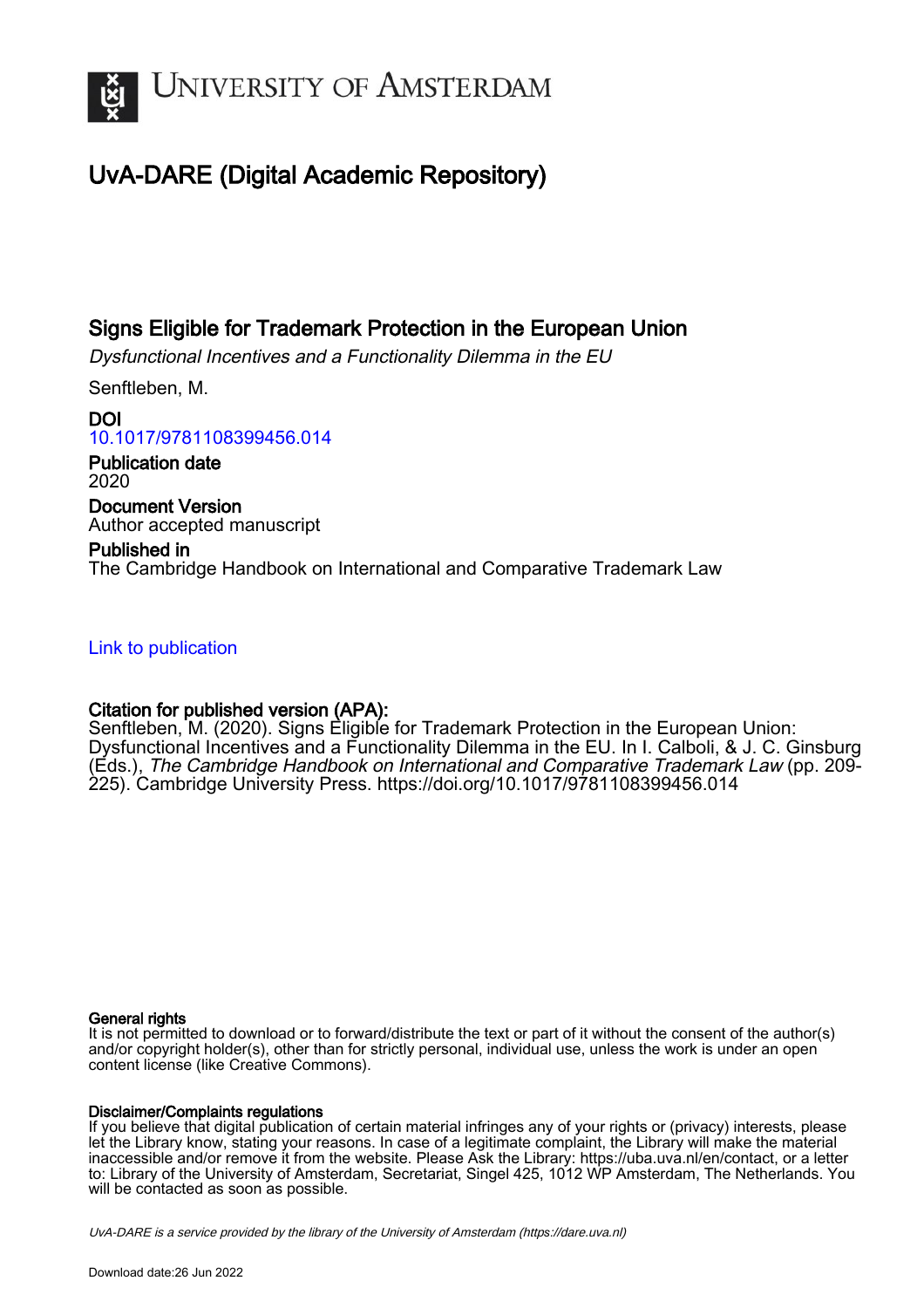## Signs Eligible for Trademark Protection in the European Union – Dysfunctional Incentives and a Functionality Dilemma

#### Martin Senftleben\*

#### I. Introduction

In the European Union (EU), the criteria for determining a sign's eligibility for trademark protection are harmonized to a large extent.<sup>1</sup> On the one hand, the trademark legislation and office practices in EU Member States have to keep within the harmonized legal framework set forth in the EU Trade Mark Directive (TMD).<sup>2</sup> On the other hand, the European Union Trade Mark Regulation (EUTMR)<sup>3</sup> provides for a set of eligibility criteria that apply to European Union Trade Marks (EUTM) with equal effect throughout the EU territory.<sup>4</sup> As the rules in the Regulation are in line with those in the Directive, the two legislative instruments constitute a robust body of harmonized norms informing the decision on the registration of a sign as a trademark. The harmonizing effect is enhanced by the fact that national courts have to refer questions relating to the application and interpretation of eligibility criteria to the Court of Justice of the European Union (CJEU).<sup>5</sup>

As in other regions of the world, $6$  the criteria applied to determine eligibility for trademark protection are quite flexible in the EU:

"A trade mark may consist of any signs, in particular words, including personal names, or designs, letters, numerals, colours, the shape of goods or of the packaging of goods, or sounds, provided that such signs are capable of:

- (a) distinguishing the goods or services of one undertaking from those of other undertakings; and
- (b) being represented on the register in a manner which enables the competent authorities and the public to determine the clear and precise subject matter of the protection afforded to its proprietor."<sup>7</sup>

<sup>\*</sup> Professor of Intellectual Property Law and Director, Institute for Information Law (IViR), University of Amsterdam.

<sup>&</sup>lt;sup>1</sup> See the discussion of regional harmonization of trademark law by Irene Calboli and Coenraad Visser elsewhere in this volume.

<sup>&</sup>lt;sup>2</sup> Directive (EU) 2015/2436 of the European Parliament and of the Council of 16 December 2015 to approximate the laws of the Member States relating to trade marks, OJ 2015 L 336, 1.

<sup>&</sup>lt;sup>3</sup> Regulation (EU) 2017/1001 of the European Parliament and of the Council of 14 June 2017 on the European Union trade mark (codification), OJ 2017 L 154, 1.

<sup>4</sup> EUTMs are registered at the European Union Intellectual Property Office (EUIPO, the former Office for Harmonization in the Internal Market (OHIM)). The application of eligibility criteria is thus in the hands of one central institution at the application stage.

<sup>&</sup>lt;sup>5</sup> With regard to the impact of the CJEU on the harmonization of intellectual property law in the EU, see V. Cassiers/A. Strowel, "Intellectual Property Law Made by the Court of Justice of the European Union", in: C. Geiger/C.A. Nard/X. Seuba, *Intellectual Property and the Judiciary*, Cheltenham: Edward Elgar 2018, 175 (176-183); M.R.F. Senftleben, "The Perfect Match – Civil Law Judges and Open-Ended Fair Use Provisions", American University International Law Review 33 (2017), 231 (252-255). See also the comparative analysis by K.J. Alter/L.R. Helfer, "Nature or Nurture? Judicial Lawmaking in the European Court of Justice and the Andean Tribunal of Justice", International Organization 64 (2010), 563.

<sup>&</sup>lt;sup>6</sup> As to examples of common law trademark systems, see the contribution by Lisa Ramsey elsewhere in this volume. For a broader overview of the approaches taken in the different regions of the world, see the contributions to M.R.F. Senftleben (ed.), Study on Misappropriation of Signs, WIPO Document CDIP/9/INF/5, Geneva: World Intellectual Property Organization 2012.

<sup>7</sup> Article 3 TMD; Article 4 EUTMR.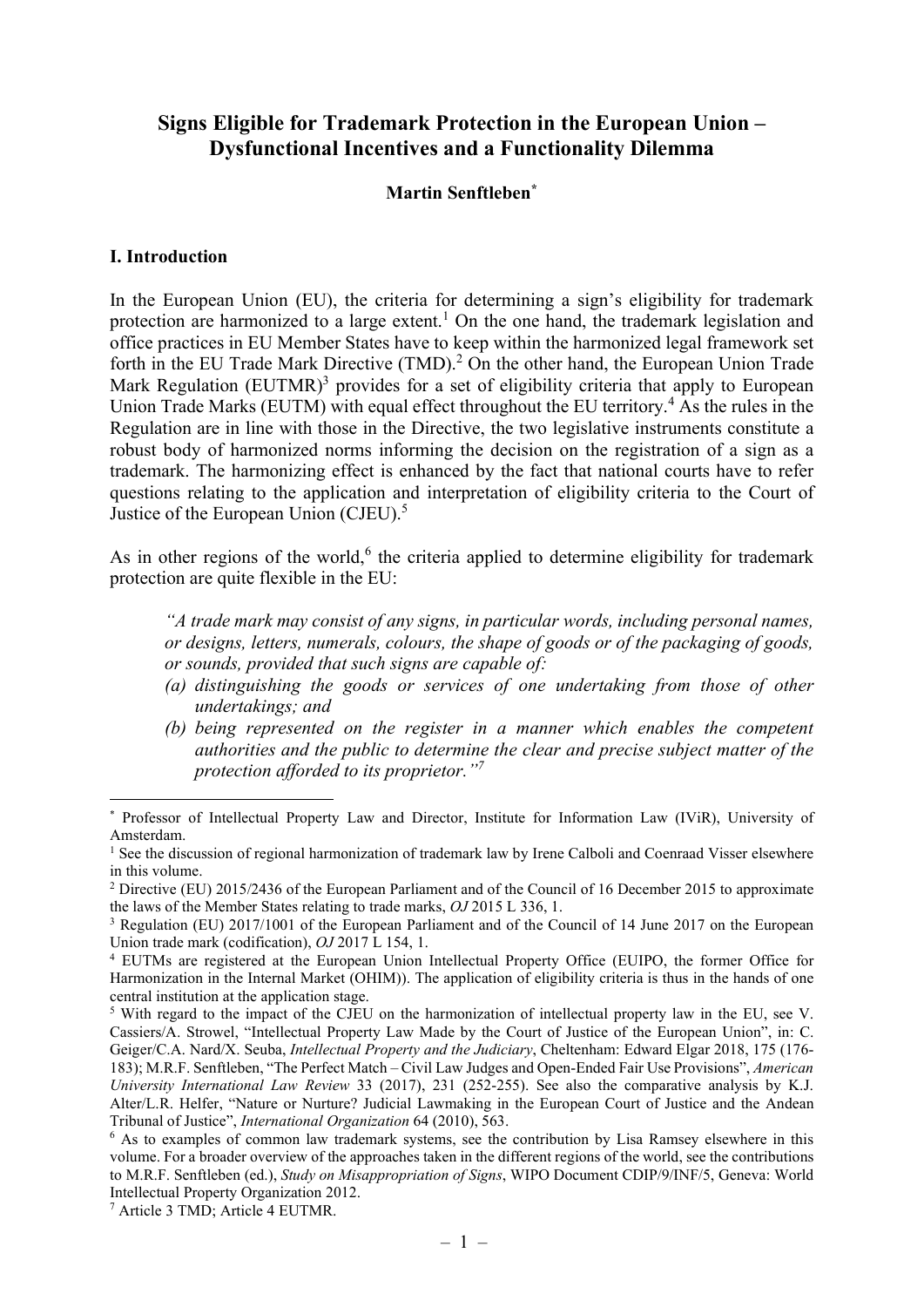This definition leaves room for the extension of trademark protection to non-traditional types of marks. Shape, sound and colour marks are explicitly mentioned in the provision. Moreover, the enumeration of different types of signs predominantly serves illustrative purposes. As the words "in particular" indicate, the list does not constitute a closed catalogue. In principle, "any signs" that are distinctive and can be represented adequately on the register are eligible for trademark protection in the EU. $<sup>8</sup>$  Under this elastic standard, trademark offices applying EU</sup> trademark law have accepted, for instance, abstract colours<sup>9</sup> and colour combinations,  $^{10}$  motion and multimedia marks, $^{11}$  melodies and sounds, $^{12}$  taste marks, $^{13}$  hologram marks<sup>14</sup> and position marks<sup>15</sup>

The following analysis of the trend to register non-traditional marks in the EU outlines the legal framework which the CJEU developed to assess the eligibility of non-traditional types of source identifiers for trademark protection (following section 2). On this basis, it discusses the objective to safeguard freedom of competition (section 3) and the legal instruments which the CJEU employs for this purpose: the requirement of providing evidence of the acquisition of distinctive character through use in trade (sections 4 and 5) and the categorical exclusion of functional signs from trademark protection (section 6). Drawing conclusions, it will become apparent that the basic requirement of distinctive character plays an ambiguous role in the regulation of access to trademark protection for non-traditional marks. It is both an obstacle to trademark protection and an incentive for enhanced investment in non-traditional types of marks (section 7).

## II. Refinement of Registration Requirements in CJEU Jurisprudence

As harmonized EU trademark law explicitly offers room for the registration of non-traditional marks, the CJEU had the opportunity to clarify the statutory registration requirements and delineate the range of signs eligible for protection. The situation in the field of colour marks can serve as an example. In Libertel, the Court held that colour per se may constitute a

<sup>8</sup> As to the discussion about the recognition of non-traditional marks in the EU, see I. Lewalter/P.T. Schrader, "Die Fühlmarke", Gewerblicher Rechtsschutz und Urheberrecht 2005, 476; F. Hauck, "Aktuelle Entwicklungen bei der Eintragung von Farbmarken", Gewerblicher Rechtsschutz und Urheberrecht 2005, 363; A. Kur, "Alles oder Nichts im Formmarkenschutz?", Gewerblicher Rechtsschutz und Urheberrecht – International Teil 2004, 755; A. Bouvel, "Qu'importe le flacon... Le droit des marques malmené par les emballages", Propriétés Intellectuelles 2004, 863; R. Arnet, "Markenschutz für Formen", sic! 2004, 829; J. Pagenberg, "Trade Dress and the Three-Dimensional Marks – The Neglected Children of Trademark Law?", International Review of Intellectual Property and

Competition Law 35 (2004), 831; M. Bölling, "Der EuGH und die abstrakte Farbmarke – Von der bewussten Entwertung einer Markenform", Markenrecht 2004, 384; S. Bingener, "Das Wesen der Positionsmarke oder Wo die Positionsmarke hingehört", Markenrecht 2004, 377; A. Firth/E. Gredley/S.M. Maniatis, "Shapes as Trade Marks: Public Policy, Functional Considerations and Consumer Perception", European Intellectual Property Review 2001, 86.

<sup>9</sup> EUTM registration no. 000031336 (Milka lilac); EUTM registration no. 000212787 (Deutsche Telekom magenta); EUTM registration no. 000962076 (UPS brown). Cf. CJEU, 6 May 2003, case C-104/01, Libertel, para. 68.

<sup>&</sup>lt;sup>10</sup> CJEU, 24 June 2004, case C-49/02, Heidelberger Bauchemie, para. 35; GCEU, 30 November 2017, joined cases T-101/15 and T-102/15, Red Bull/EUIPO (Optimum Mark), para. 3 and 12.

<sup>11</sup> EUTM registration no. 3429909, 017279712, 017279704, 017350901; Finland registration no. 229446.

<sup>&</sup>lt;sup>12</sup> Norway registration no. 226092. Cf. CJEU, 27 November 2003, case C-283/01, Shield Mark, para. 62.

<sup>&</sup>lt;sup>13</sup> Benelux registration no. 625971 accompanied by the description "The TM consists of the taste of liquorice applied to goods in class 16."

<sup>&</sup>lt;sup>14</sup> EUTM registration number 017579491.

<sup>&</sup>lt;sup>15</sup> Germany registration no. 302010059754 (Steiff button in ear); Germany registration no. 30142541, 39504594; Italy registration no. 0001174853 (Lloyd Shoes red stripe).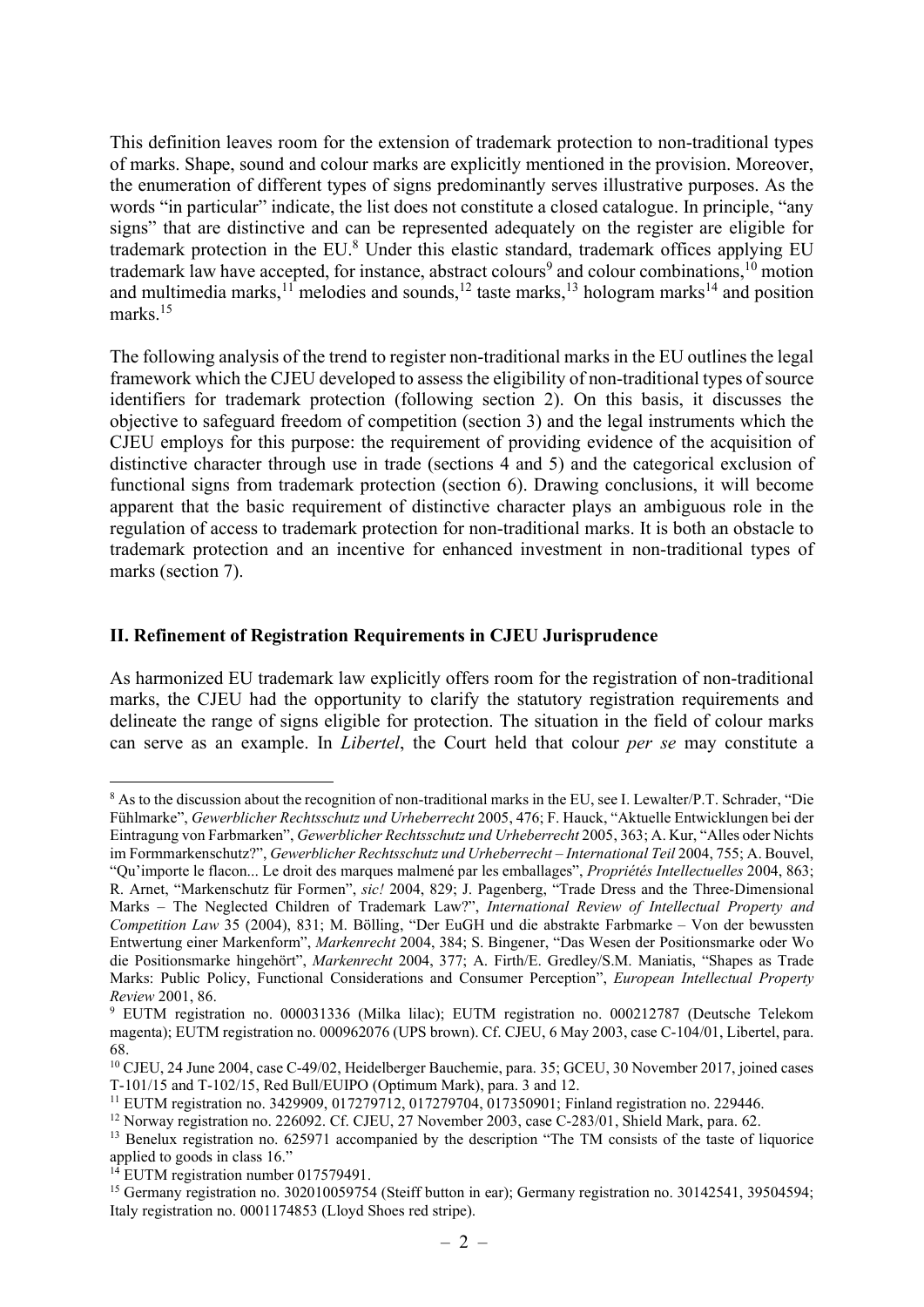trademark. At the time of the decision, EU legislation required trademarks to be represented "graphically" on the register.<sup>16</sup> According to the Court, the requirement of graphical representation could be satisfied in case of an abstract colour by indicating an international colour identification code.<sup>17</sup> As a result of the 2015 EU trademark law reform, the focus on graphical representation was abandoned<sup>18</sup> in favour of the more elastic requirement that the mark be capable of being represented in a manner enabling the competent authorities and the public to determine "the clear and precise subject matter of the protection afforded to its proprietor."<sup>19</sup> More specifically, current EU legislation allows trademark applicants to represent the mark in any appropriate form using generally available technology – and not necessarily graphic means – as long as the representation is "clear, precise, self-contained, easily accessible, intelligible, durable and objective."<sup>20</sup> The latter list of requirements stems from the Sieckmann decision where the CJEU adopted these criteria as general criteria for assessing a sign's representation for the purposes of registration. $^{21}$ 

The legislative change – from graphical representation to more open-ended criteria of clear and precise representation – does not affect the general acceptance of abstract colour marks in the EU. However, it may lead to stricter representation requirements pertaining to colour combinations. In Red Bull/EUIPO (Optimum Mark), the CJEU decided on the compliance of Red Bull's representation of a blue and silver color combination with the requirement of sufficient clarity and precision. The question arose because Red Bull had only specified that the ratio of the colors (accompanied by relevant color codes) was "approximately 50%–50%" and the colors would be applied "in equal proportion and juxtaposed to each other."<sup>22</sup> Discussing these indications, the CJEU recalled the landmark decision Heidelberger Bauchemie, where it had established that in the case of a mark combining colors per se, those colors had to be represented

"…in accordance with a specific arrangement or layout, associating the colours in a predetermined and uniform way, in order to prevent numerous different combinations of those colours which would not permit the consumer to perceive and recall a particular combination."<sup>23</sup>

On this basis, the CJEU found that the mere indication of the ratio of the two colors blue and silver allowed for the arrangement of those colors in numerous different combinations and failed to constitute a systematic arrangement associating the colors in a predetermined and uniform way. The indications given by Red Bull could lead to different forms of use producing very different overall impressions. Referring to the first instance findings of the General Court of the European Union (GCEU), the CJEU pointed out that the word "approximately" allowed for different arrangements of the colors at issue. The juxtaposition of the colors could take different forms, "giving rise to different images or layouts, while still being in equal

<sup>&</sup>lt;sup>16</sup> The decision was based on Article 2 of the first trademark harmonization Directive 89/104/EEC of 21 December 1988 to approximate the laws of the Member States relating to trade marks, OJ 1989, L 40, 1, which provided as follows: "A trade mark may consist of any sign *capable of being represented graphically*, particularly words, including personal names, designs, letters, numerals, the shape of goods or of their packaging, provided that such signs are capable of distinguishing the goods or services of one undertaking from those of other undertakings" (emphasis added).

 $17$  CJEU, 6 May 2003, case C-104/01, Libertel, para. 68.

<sup>&</sup>lt;sup>18</sup> As to this change of the representation requirement, see A. Kur/M.R.F. Senftleben, *European Trademark Law* – A Commentary, Oxford: Oxford University Press 2017, para. 4.05.

<sup>19</sup> Article 4(b) EUTMR; Article 3(b) TMD.

<sup>20</sup> Recital 10 EUTMR; Recital 13 TMD.

 $21$  CJEU, 12 December 2002, case C-273/00, Sieckmann, para. 55.

<sup>&</sup>lt;sup>22</sup> CJEU, 29 July 2019, case C-124/18P, Red Bull/EUIPO (Optimum Mark), para. 10, 39-41.

<sup>&</sup>lt;sup>23</sup> CJEU, ibid., para. 38, referring to CJEU, 24 June 2004, case C-49/02, Heidelberger Bauchemie, para. 35.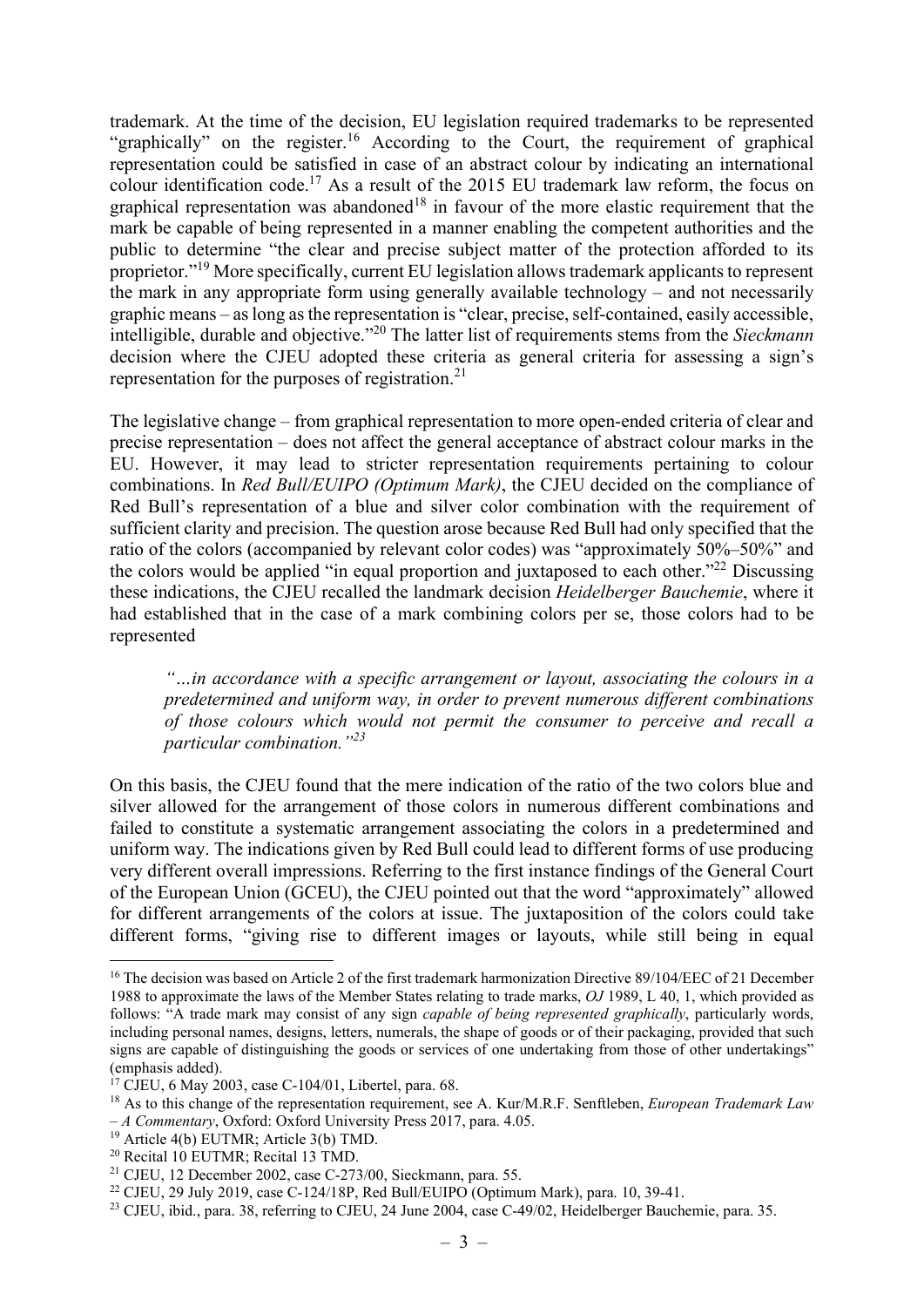proportion."<sup>24</sup> Therefore, the graphic representation at issue, accompanied by a description indicating only the proportions of the two colors, could not be considered sufficiently precise. Red Bull's color combination marks were thus invalid.<sup>25</sup>

Even though the case concerned the previous requirement of graphical representation, the GCEU had seized the opportunity in its first instance decision to comment on the impact of the current requirement of a sufficiently clear and precise representation. In the framework of the proceedings, the argument had been made that the new formula of a representation enabling "the competent authorities and the public to determine the clear and precise subject matter of the protection afforded to its proprietor"<sup>26</sup> indicated a relaxation of the representation requirement in EU trademark law.<sup>27</sup> Rebutting this argument, the GCEU had pointed out that the new wording was intended to reinforce legal certainty and could be deemed more restrictive than the previous graphical representation requirement, insofar as it expressly incorporated the objectives which the CJEU had identified in its decisions in Sieckmann and Heidelberger Bauchemie.<sup>28</sup> According to the GCEU, it was neither impossible nor disproportionate to require an applicant to provide a clear and precise indication of the systematic spatial arrangement of colors constituting a color combination mark.<sup>29</sup> As explained, the final decision of the CJEU confirms this position. $30$ 

As to sound marks, the CJEU pointed out in Shield Mark that a trademark may also consist of a sign which is not in itself capable of being perceived visually. Sound signs meeting the general protection requirements could constitute trademarks. In the case of a melody, musical notation was sufficient to represent the sign on the register.<sup>31</sup> As the new legislation no longer requires graphical representation, other modes of representation enter the picture as well. Arguably, a sound file is even clearer, more precise, easily accessible and intelligible than musical notation.<sup>32</sup>

These decisions show that the CJEU has developed a nuanced approach to the subject matter of trademark protection. In any case, smell remains outside the scope of EU trademark law. In Sieckmann, the CJEU held that, in the case of olfactory signs, neither a chemical formula nor a description or smell specimen (or any combination of these means of representation) were sufficient to provide a clear and precise representation of the sign for the purposes of trademark registration.<sup>33</sup>

## III. Need to Keep Free as a Counterweight

However, the general recognition of non-traditional types of marks in the EU does not mean that signs in a non-traditional category will automatically find their way into trademark registers on the continent. By contrast, absolute grounds for refusal in EU trademark law can pose substantial obstacles. Besides the functionality doctrine,<sup>34</sup> the basic requirement of distinctive

<sup>&</sup>lt;sup>24</sup> CJEU, 29 July 2019, case C-124/18P, Red Bull/EUIPO (Optimum Mark), para.  $43-45$ .

<sup>25</sup> CJEU, ibid., para. 47.

<sup>26</sup> Article 4(b) EUTMR, Article 3(b) TMD.

<sup>&</sup>lt;sup>27</sup> GCEU, 30 November 2017, joined cases T-101/15 and T-102/15, Red Bull/EUIPO (Optimum Mark), para. 117.

<sup>28</sup> GCEU, ibid., para. 118.

<sup>29</sup> GCEU, ibid., para. 119.

<sup>30</sup> CJEU, 29 July 2019, case C-124/18P, Red Bull/EUIPO (Optimum Mark), para. 46-48.

<sup>31</sup> CJEU, 27 November 2003, case C-283/01, Shield Mark, para. 62.

<sup>32</sup> Cf. Kur/Senftleben, supra note 18, para. 4.27-4.29.

<sup>33</sup> CJEU, 12 December 2002, case C-273/00, Sieckmann, para. 73.

 $34$  Article 4(1)(e) TMD; Article 7(1)(e) EUTMR.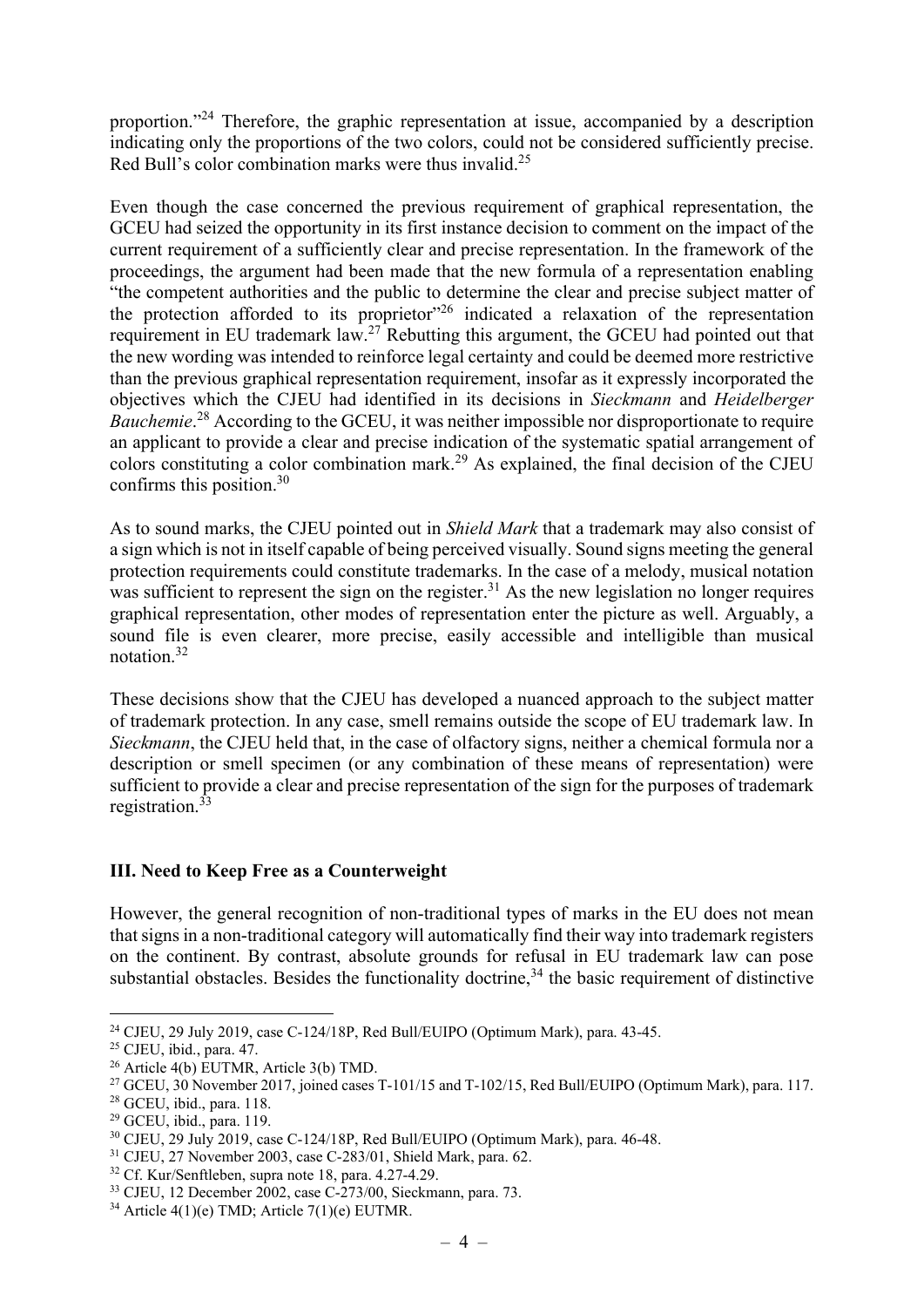character plays a crucial role. Signs that are devoid of distinctive character, descriptive signs that indicate characteristics of goods or services, and signs that have become customary in the current language or established trade practices are not eligible for trademark protection.<sup>35</sup> It is to be noted, however, that the exclusionary effect of these grounds for refusal is different. Whereas a finding of functionality cannot be overcome by demonstrating that distinctive character has been acquired as a result of use in trade, the absolute grounds for refusal based on a lack of distinctiveness no longer apply when distinctive character has been obtained through use in trade.<sup>36</sup>

Regardless of the different configuration of the exclusionary effect, the functionality doctrine and the grounds for refusal based on insufficient distinctiveness share the same rationale: they recognize the need to keep functional, non-distinctive, descriptive and generic signs free for the public and other traders. This overarching rationale has a deep impact on the acceptance of nontraditional marks in the EU.

## A. Lack of Distinctive Character

Confirming the particular importance of the need to keep free in the context of an assessment of a sign's distinctive character, the CJEU explained in Windsurfing Chiemsee that the absolute ground for refusal concerning descriptive signs ensured that

"descriptive signs or indications relating to the categories of goods or services in respect of which registration is applied for may be freely used by all, including as collective marks or as part of complex or graphic marks." $37$ 

With regard to geographically descriptive indications, the Court further specified that it was in the public interest that they remained available,

"not least because they may be an indication of the quality and other characteristics of the categories of goods concerned, and may also, in various ways, influence consumer tastes by, for instance, associating the goods with a place that may give rise to a favourable response."<sup>38</sup>

When it comes to non-traditional types of marks, the CJEU relies on similar considerations. The Court uses the need to keep free as a central instrument to regulate access to trademark protection. In Henkel, the Court pointed out that average consumers were not

"in the habit of making assumptions about the origin of goods based on the shape of their packaging, in the absence of any graphic or word element.<sup>"39</sup>

Therefore, it could prove more difficult to establish distinctive character in the case of product packaging for which trademark protection was sought. Only a trademark which significantly departed from the norm or customs of the sector and thereby fulfilled the function of an

<sup>&</sup>lt;sup>35</sup> Article 4(1)(b)(c) and (d) TMD; Article 7(1)(b)(c) and (d) EUTMR.

<sup>36</sup> Article 4(4) TMD; Article 7(3) EUTMR.

 $37$  CJEU, May 4, 1999, cases C-108/97 and C-109/97, Windsurfing Chiemsee, para. 25.

<sup>38</sup> CJEU, ibid., para. 26.

<sup>39</sup> CJEU, 12 February 2004, case C-218/01, Henkel/DPMA, para. 52; CJEU, 8 April 2003, cases C-53/01 to C-55/01, Linde and others, para. 48; CJEU, 4 May 2017, C-417/16 P, August Storck/EUIPO, para. 34.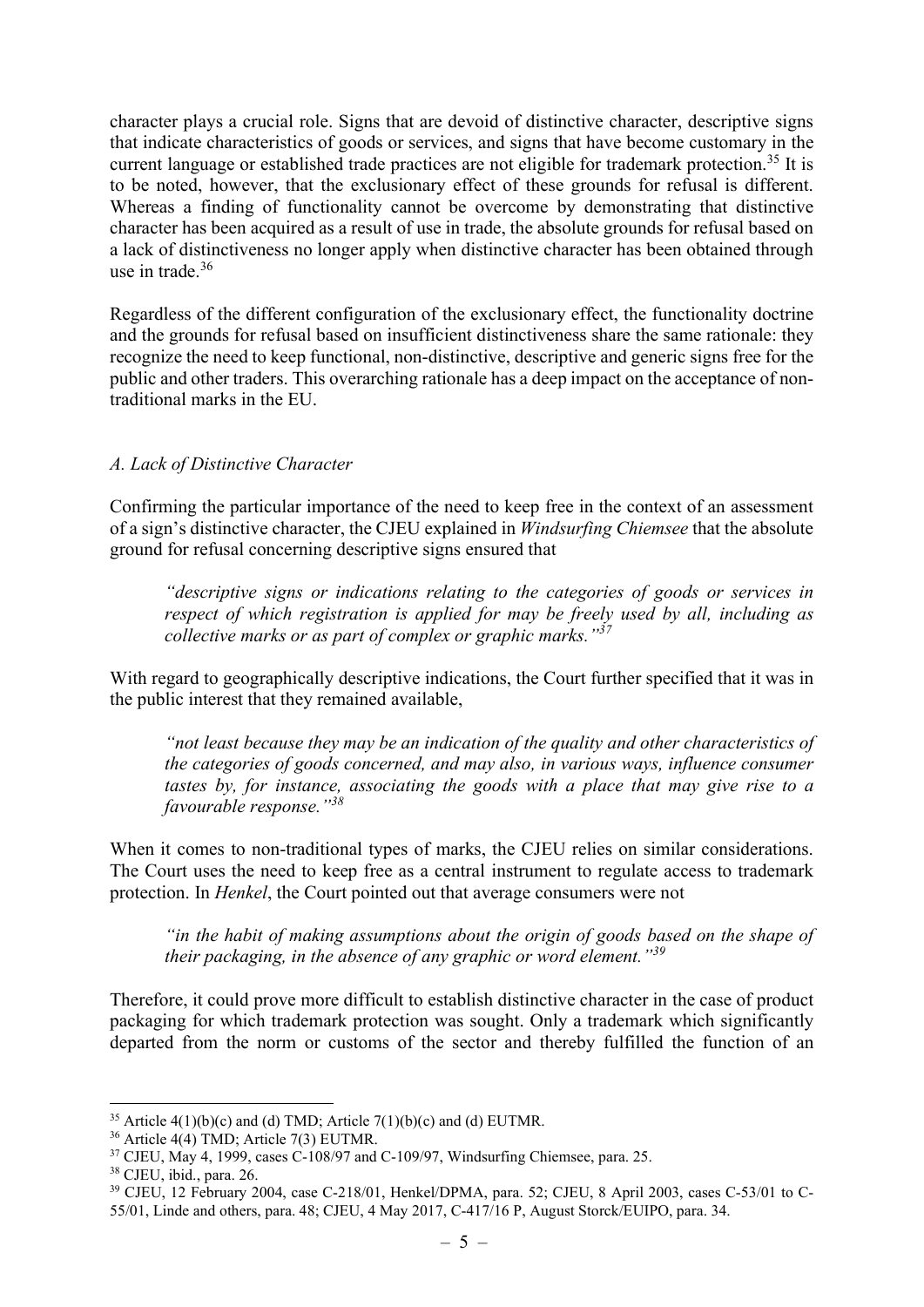indication of commercial origin was not devoid of distinctive character.<sup>40</sup> By the same token, the Court held in Libertel with regard to colour per se that consumers were not "in the habit of making assumptions about the origin of goods based on their colour or the colour of their packaging, in the absence of any graphic or word element."<sup>41</sup> Against this background, distinctiveness without any prior use was inconceivable save in exceptional circumstances, and particularly where the number of goods or services for which the mark was claimed was very restricted and the relevant market very specific.<sup>42</sup>

On the basis of this jurisprudence, the shape of products or their packaging, and abstract colours, are likely to be found devoid of distinctive character in the EU. Trademark rights can only be obtained by showing that distinctive character has been acquired through use in trade. This additional hurdle can be regarded as the result of an effort made by the CJEU to keep standard product packaging and colours per se free for other traders and the public at large.<sup>43</sup> The Court explicitly acknowledged with regard to colours that there was

"a public interest in not unduly restricting the availability of colours for the other operators who offer for sale goods or services of the same type as those in respect of which registration is sought."<sup>44</sup>

#### B. Functionality

The need to keep free also constitutes a core argument for refusing trademark rights because of functionality. The functionality doctrine in the EU prevents the registration of signs which consist exclusively of a shape, or another characteristic, which results from the nature of the goods concerned, is necessary to obtain a technical result (utilitarian functionality), or gives substantial value to the goods (aesthetic functionality).<sup>45</sup> In *Philips/Remington*, the CJEU explained that the rationale underlying these grounds for refusal was

"to prevent trade mark protection from granting its proprietor a monopoly on technical solutions or functional characteristics of a product which a user is likely to seek in the products of competitors."<sup>46</sup>

With regard to technical shapes, the Court added that the refusal of registration pursued an aim which was in the public interest,

<sup>40</sup> CJEU, 12 February 2004, case C-218/01, Henkel/DPMA, para. 49.

<sup>41</sup> CJEU, 6 May 2003, case C-104/01, Libertel Groep/Benelux-Merkenbureau, para. 65.

 $42$  CJEU, ibid., para. 66.

<sup>&</sup>lt;sup>43</sup> The hurdle to be surmounted, however, need not necessarily be high. For instance, see German Federal Court of Justice, 9 July 2009, case I ZB 88/07, ROCHER-Kugel, published in Gewerblicher Rechtsschutz und Urheberrecht 2010, 138, available at www.bundesgerichtshof.de, para. 43: "In the case of a shape mark having characteristics that depart from the basic shape of the type of goods concerned, there is, as a general rule, no reason to assume that the threshold for acquiring distinctive character is particularly high." Accordingly, the fact that 62% of the relevant public recognized the shape mark was deemed sufficient. With regard to color per se, the German Federal Patent Court held that, in a small market segment, a recognition of the color mark by 50% of the relevant public is sufficient in light of a considerable market share of the applicant on that particular market. See decision of December 9, 2008, case 33 W (pat) 57/07, published in Gewerblicher Rechtsschutz und Urheberrecht 2010, 71. <sup>44</sup> CJEU, ibid., para. 55.

<sup>&</sup>lt;sup>45</sup> Article  $4(1)(e)$  TMD; Article  $7(1)(e)$  EUTMR.

<sup>46</sup> CJEU, 18 June 2002, case C-299/99, Philips/Remington, para. 78.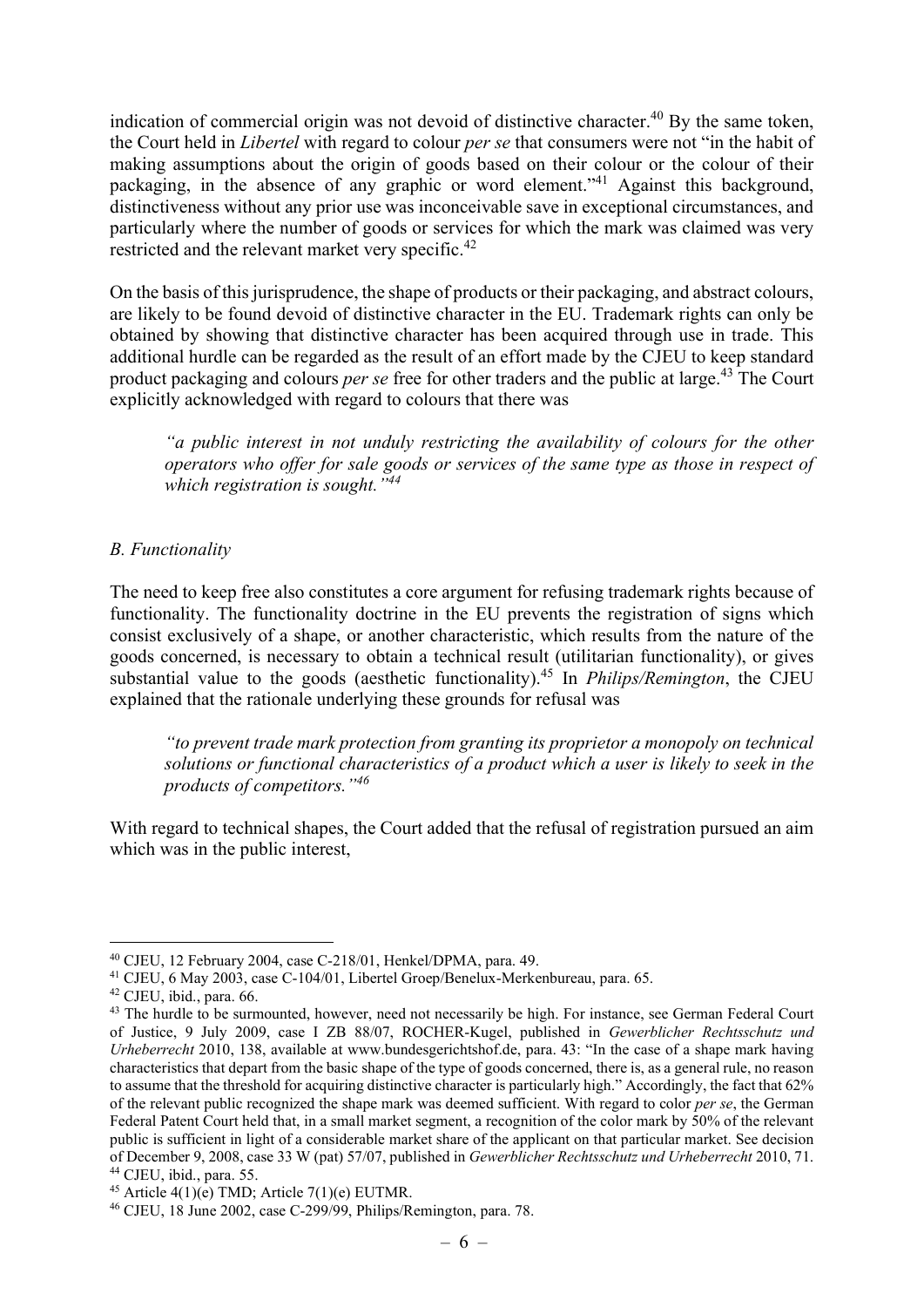"namely that a shape whose essential characteristics perform a technical function and were chosen to fulfil that function may be freely used by all."<sup>47</sup>

In Hauck/Stokke, the CJEU confirmed the basic rationales underlying the functionality doctrine in the context of aesthetic functionality. The Court referred to the objective to prevent monopolies on essential product characteristics to safeguard undistorted competition, and an artificial perpetuation of intellectual property rights with a limited term of protection, such as copyright, patent rights and rights relating to industrial designs.<sup>48</sup>

Given this recognition of a need to keep free, the CJEU delineates the scope of the respective absolute grounds for refusal rather broadly. In respect of shapes necessary to obtain a technical result, the Court held that the ground for refusal could not be overcome by establishing that competitors could use alternative shapes to achieve the same technical result. The doctrine of utilitarian functionality applied irrespective of whether the shape at issue was the only one capable of obtaining the required technical result, or whether there were several shapes which were equivalent from a functional point of view.<sup>49</sup>

Similarly, the absolute ground for refusal relating to shapes and other product characteristics which give substantial value to the goods (aesthetic functionality) applies not only when the value of a given shape is due to its inherent beauty and attractiveness.<sup>50</sup> In *Hauck/Stokke*, the Court developed several factors, namely the presumed perception by the average consumer, the nature of the category of goods concerned, the artistic value of the shape in question, its dissimilarity from other shapes in common use on the market concerned, a substantial price difference in relation to similar products, and the development of a promotion strategy which focuses on accentuating the aesthetic characteristics of the product in question.<sup>51</sup> Accordingly, a broad range of product features may be deemed functional from an aesthetic perspective.

## IV. Risk of Dysfunctional Incentives

Assessing the impact of these absolute grounds for refusal, the aforementioned fundamental difference between the provisions must be taken into account: whereas the absolute grounds for refusal relating to functionality cannot be overcome by showing that a shape or other product characteristic has acquired distinctiveness as a result of use in trade,<sup>52</sup> the absolute grounds for refusal relating to non-distinctive, descriptive and generic signs no longer apply when a sign of this nature has become distinctive because of the use made of it in trade.<sup>53</sup> For assessing the distinctive character of a mark, the CJEU developed the following factors:

"the market share held by the mark; how intensive, geographically widespread and long-standing use of the mark has been; the amount invested by the undertaking in promoting the mark; the proportion of the relevant class of persons who, because of the

<sup>47</sup> CJEU, ibid., para. 80.

<sup>48</sup> CJEU, 18 September 2014, case C-205/13, Hauck/Stokke, para. 18-20.

<sup>49</sup> CJEU, 18 June 2002, case C-299/99, Philips/Remington, para. 81-83; CJEU, 14 September 2010, case C-48/09 P, Lego/Mega Brands, para. 53-58.

<sup>50</sup> With regard to the exclusion from trademark registration in such cases, see GCEU, 6 October 2011, case T-508/08, Bang & Olufsen/OHIM, para. 74-79.

<sup>51</sup> CJEU, 18 September 2014, case C-205/13, Hauck/Stokke, para. 34-35.

<sup>52</sup> CJEU, 18 June 2002, case C-299/99, Philips/Remington, para. 57; CJEU, 20 September 2007, case C-371/06, Benetton/G-Star, para. 25-27; CJEU, 14 September 2010, case C-48/09 P, Lego/Mega Brands, para. 47.

<sup>53</sup> Article 4(4) TMD; Article 7(3) EUTMR.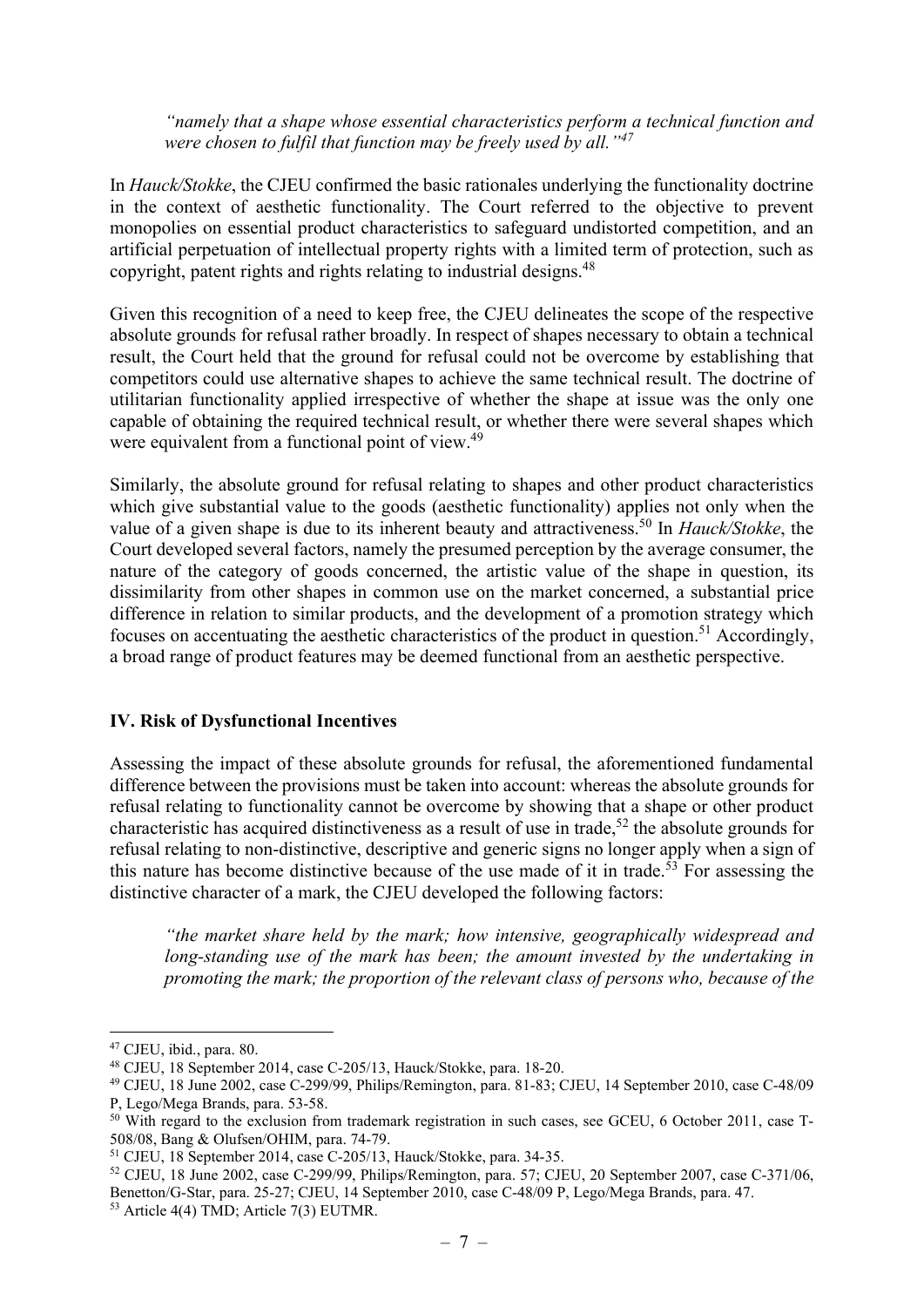mark, identify goods as originating from a particular undertaking; and statements from chambers of commerce and industry or other trade and professional associations." $54$ 

To establish distinctive character on the basis of these factors, it is sufficient to show that the relevant public, "or at least a significant proportion thereof" perceives the descriptive sign as an indication of commercial origin.<sup>55</sup> If distinctive character can be demonstrated, the scope of protection still depends on the degree to which distinctiveness is attained. For instance, a trademark based on a descriptive indication may remain a weak trademark. Minor deviations from the mark or an emphasis on the descriptive character may already eliminate a likelihood of confusion.<sup>56</sup>

Distinctiveness acquired through use is not only relevant in the context of descriptive signs. It is also necessary to overcome the absolute grounds for refusal relating to signs devoid of distinctive character and signs that have become customary in the current language or established trade practices.<sup>57</sup> As the aforementioned decisions in *Henkel* and *Libertel* show, the CJEU leaves little room for a finding of inherent distinctiveness when it comes to shapes and colour *per se*. Assuming that consumers are not in the habit of relying on these kinds of signs as identifiers of commercial source, shapes and abstract colours will normally be deemed nondistinctive in the EU. To obtain trademark rights, applicants must surmount the additional hurdle of demonstrating the acquisition of distinctiveness in consequence of use in trade.

As discussed in the previous section, it remains to be seen whether this strategy is sufficient to keep shapes and colours in the public domain and ensure their free availability for all market participants and the public at large. While this is not intended, the jurisprudence of the CJEU may encourage marketing campaigns based on product packaging or colour *per se* – marketing efforts that aim at a change in the perception of consumers. The more often the public is confronted with a shape mark or abstract colour mark, the more alert it will be to the fact that, besides standard word and figurative marks, shapes and colour per se may also indicate the commercial source of goods and services. In Libertel, the CJEU explicitly recognized the option of acquiring distinctive character through use in trade:

"However, even if a colour per se does not initially have any distinctive character within the meaning of Article 3(1)(b) of the Directive, it may acquire such character in relation to the goods or services claimed following the use made of it, pursuant to Article 3(3) of the Directive. That distinctive character may be acquired, inter alia, after the normal process of familiarising the relevant public has taken place."<sup>58</sup>

This ruling testifies to the elasticity of distinctive character as a tool to regulate access to trademark protection. With the focus on consumer perception, a flexible, changeable factor enters the picture. While, according to the Court, colour *per se* is not inherently distinctive, use in trade can change this verdict and lead to the acquisition of trademark rights. On its merits, the decision confirms that substantial investment in the education of the public will be rewarded

<sup>54</sup> CJEU, 4 May 1999, cases C-108/97 and C-109/97, Windsurfing Chiemsee, para. 51.

<sup>55</sup> CJEU, 7 September 2006, case C-108/05, Europolis, para. 28.

<sup>56</sup> For instance, see Austrian Supreme Court, 23 March 2010, case 17 Ob 18/09k, Gute Laune Tee, published in Gewerblicher Rechtsschutz und Urheberrecht – Internationaler Teil 2011, 82; German Federal Court of Justice, 19 November 2009, case I ZR 142/07, "MIXI", published in Gewerblicher Rechtsschutz und Urheberrecht 2010, 729, available at www.bundesgerichtshof.de, para. 27-29.

<sup>57</sup> Article 4(4) TMD; Article 7(3) EUTMR. As descriptive indications, these signs fall under an absolute ground for refusal in the absence of acquired distinctive character. See Article  $4(1)(b)$  and (d) TMD; Article  $7(1)(b)$  and (d) EUTMR.

<sup>58</sup> CJEU, ibid., para. 67.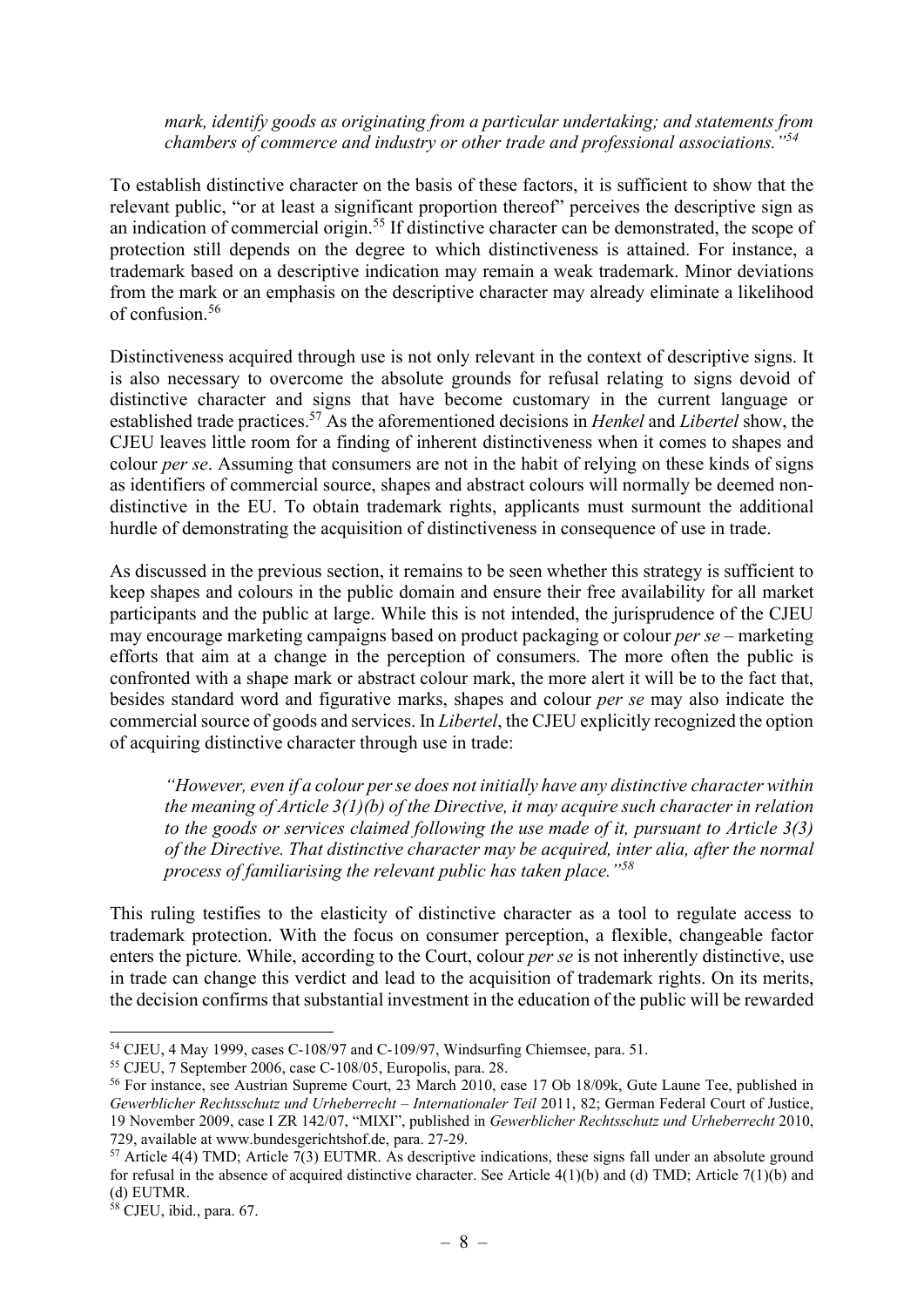with trademark rights to the colour concerned. The moment a trader succeeds in establishing the necessary link between the abstract colour sign and her enterprise in the minds of consumers, she will acquire exclusive trademark rights to the colour concerned.

Viewed from this perspective, the requirement of demonstrating the acquisition of distinctive character through use in trade is not only an obstacle but also an incentive. Offering the prospect of trademark rights, the Libertel decision can be understood to encourage marketing campaigns based on colour.<sup>59</sup> Enterprises may perceive the decision as an incentive to reserve "their" individual colour in a particular market segment. If the link between the enterprise and the colour becomes well-known, this exclusivity may even be extended to unrelated markets.<sup>60</sup> The owner of an abstract colour mark with a reputation may invoke trademark rights even in cases where competing goods and services are not similar to those for which the colour mark is registered.<sup>61</sup> At the same time, marketing campaigns based on colour *per se* may gradually change the perception of consumers. As already pointed out, every abstract colour mark which consumers learn to perceive as a badge of origin makes them more alert to the fact that, besides standard word and figurative marks, colour may also indicate the commercial source of goods and services.<sup>62</sup>

As a result, the CJEU may have to revise its own assumptions about the inherent distinctiveness of colour per se and other signs in non-traditional categories – at least if these assumptions must be understood as references to empirical findings. Branding and marketing research offers hardly any support for the assumption that the perception of consumers differs markedly from standard trademarks when it comes to marketing campaigns based on certain non-traditional source identifiers, such as abstract colour marks. $63$  If empirical evidence of consumers becoming more and more acquainted with colour per se as a regular identifier of commercial source is already sufficient to neutralize the "not in the habit" formula of the CJEU, it is hardly possible to uphold the general rule that aside from unusual, exceptional cases, <sup>64</sup> abstract colour is not inherently distinctive. The moment empirical evidence shows that today's consumers are "in the habit" of making assumptions about commercial origin on the basis of colour – just as they are in the habit of making origin assumptions on the basis of words and logos – inherent distinctive character can hardly be denied, unless there is another reason for doubting the capability to distinguish goods and services, such as a descriptive or generic character. Empirical evidence of a parallel trend in the field of product design and product packaging may

<sup>&</sup>lt;sup>59</sup> Cf. L. Anemaet, "The Public Domain is Under Pressure: Why We Should Not Rely on Empirical Data When Assessing Trademark Distinctiveness", International Review of Intellectual Property and Competition Law 47 (2016), 303 (331-332); M.R.F. Senftleben, "Public Domain Preservation in EU Trademark Law – A Model for Other Regions?", The Trademark Reporter 103, No. 4 (2013), 775 (812-813); L.P. Ramsey, 'Descriptive Trademarks and the First Amendment', Tennessee Law Review 70 (2003), 1095 (1150); R.C. Denicola, 'Trademarks as Speech: Constitutional Implications of the Emerging Rationales for the Protection of Trade Symbols', Wisconsin Law Review 158 (1982), 158 (170).

 $60$  In the case of certain abstract colour marks, such as Milka lilac (EUTM 000031336 of 27 October 1999) and Deutsche Telekom magenta (EUTM 000212787 of 3 August 2000), it cannot be ruled out that the marks have attained the status of a mark with a reputation in several EU Member States. As to the possibility of invoking the enhanced protection for marks with a reputation in these EU Member States, see CJEU, 3 September 2015, case C-125/14, Iron & Smith/Unilever, para. 19-20, 29 and 34.

 $61$  Article 9(2)(c) EUTMR; Article 10(2)(c) TMD.

 $62$  This assumption is corroborated by the fact that, from the perspective of marketing psychology, it is doubtful to assume that consumers have more difficulty perceiving a colour as a distinctive sign than traditional types of marks, such as word and figurative marks. By contrast, colour is a strong signal for our senses and, accordingly, has a promising potential for use as an identifier of commercial source. The assumption of consumers not being "in the habit" of perceiving colour as a distinctive element in the marketing of goods or services can thus be unmasked as a legal fiction from the perspective of marketing psychology. Cf. Anemaet, supra note 59, 316-320. <sup>63</sup> Anemaet, supra note 59, 316-320.

<sup>64</sup> CJEU, 6 May 2003, case C-104/01, Libertel Groep/Benelux-Merkenbureau, para. 66.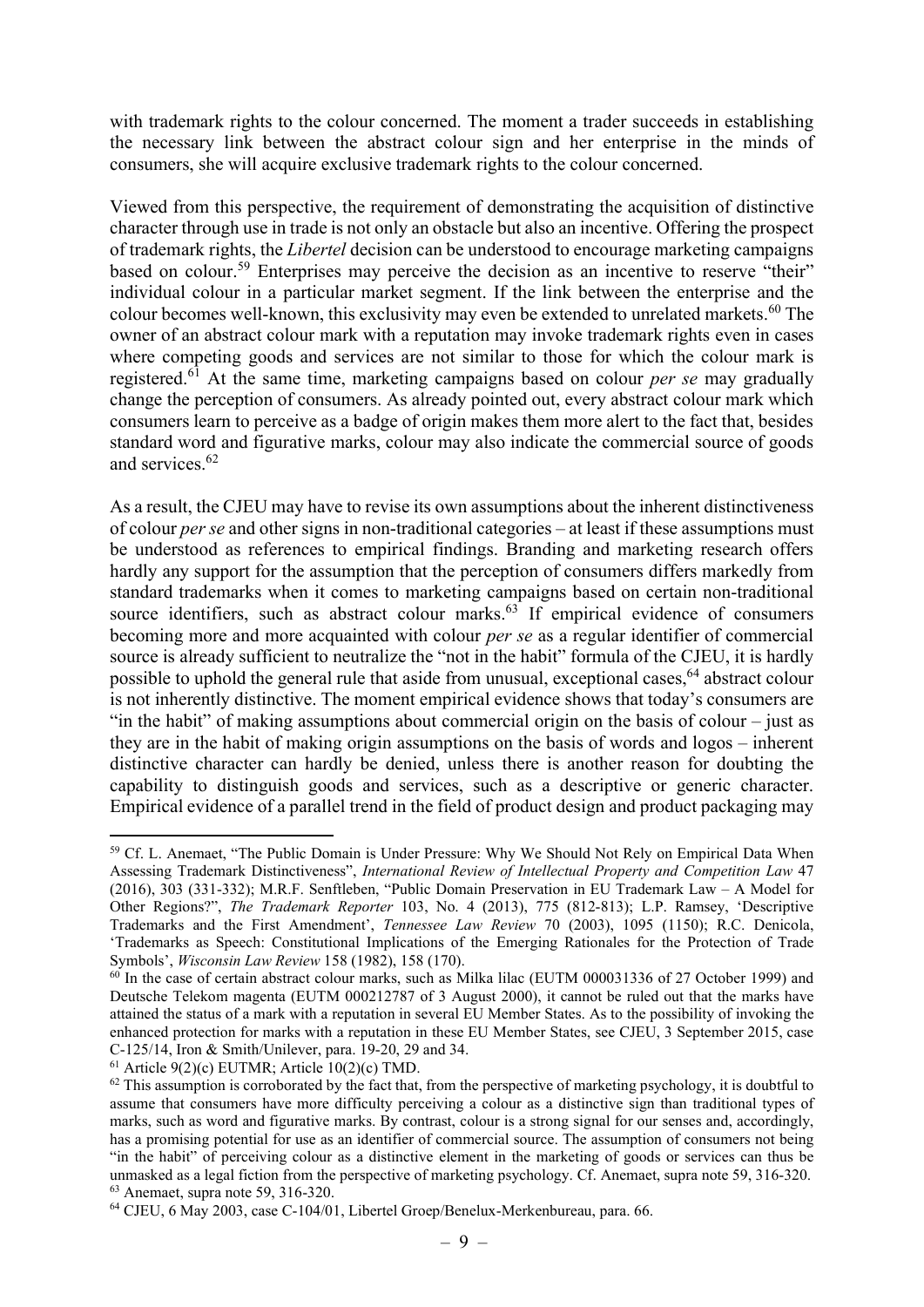support a similar line of reasoning with regard to inherent distinctive character of shapes. Hence, a focus on empirical findings may frustrate the effort made by the Court to use the requirement of proof of acquired distinctive character as a bulwark against broad access to trademark protection.

To avoid this result, the CJEU could clarify that the assumption of consumers not being "in the habit" of relying on shapes and abstract colours as indications of commercial source is not only an empirical consideration but also a normative correction.<sup>65</sup> Emphasizing the need to keep signs in these categories free for other traders and the public, the Court could state that changes of consumer perception in empirical reality do not have a direct impact on its assumptions concerning the capability of shapes and abstract colours to identify the commercial source of goods and services. As it is undesirable to deem shapes and abstract colours inherently distinctive in light of the need to keep signs in these categories free, the Court could point out that the additional hurdle of evidence testifying to the acquisition of distinctive character through use in trade is a normative necessity. For normative reasons – the undesirability of trademark law readily accepting shapes and colour per se for registration – it is advisable to limit the impact of empirical changes of consumer perception on the registration analysis. These changes can be factored into the equation when assessing the acquisition of distinctive character as a result of use in trade. However, they must not lead to a protection automatism that allows traders to monopolize individual colours and shapes by simply arguing that, because of changed source identification habits of consumers, shapes and colours have become inherently distinctive and must be registered without intensive prior use.

In EU trademark law, it is not unusual to apply an amalgam of empirical facts and normative corrections. In infringement cases requiring the assessment of a likelihood of confusion, for instance, the CJEU has posited that marks with a high distinctive character enjoy enhanced protection.<sup>66</sup> In Sabèl/Puma, the Court held that the more distinctive the earlier mark, the greater would be the likelihood of confusion. It was therefore

"not impossible that the conceptual similarity resulting from the fact that two marks use images with analogous semantic content may give rise to a likelihood of confusion where the earlier mark has a particularly distinctive character, either per se or because of the reputation it enjoys with the public."<sup>67</sup>

<sup>&</sup>lt;sup>65</sup> With regard to the discussion on empirical and normative factors shaping decisions in the field of trademark law, see K. Weatherall, "The Consumer as the Empirical Measure of Trade Mark Law", The Modern Law Review 80 (2017), 77; G.B. Dinwoodie and D.S. Gangjee, "The Image of the Consumer in European Trade Mark Law", in: D. Leczykiewicz/S. Weatherill (eds.), The Image(s) of the Consumer in EU Law, Oxford and Portland, Oregon: Hart Publishing 2016, 345; J. Davis, "Revisting the Average Consumer: an Uncertain Presence in European Trade Mark Law", Intellectual Property Quarterly 2015, 15; V. Huang/K. Weatherall/E. Webster, "The Use of Survey Evidence in Australian Trade Mark and Passing Off Cases", in: A.T. Kenyon/Ng-Loy Wee Loon/M. Richardson, The Law of Reputation and Brands in the Asia Pacific, Cambridge: Cambridge University Press 2012, 181; L.A. Heymann, "The Reasonable Person in Trademark Law", St. Louis University Law Journal 52 (2008), 781; G.B. Dinwoodie, "What Linguistics Can Do for Trademark Law", in: L. Bently/J. Davis/J.C. Ginsburg/# (eds.), Trade Marks and Brands: An Interdisciplinary Critique, Cambridge: Cambridge University Press 2008, 148; B. Beebe, "An Empirical Study of the Multifactor Tests for Trademark Infringement", California Law Review 94 (2006), 1581; J. Davis, "Locating the Average Consumer: His Judicial Origins, Intellectual Influences and Current Role in European Trade Mark Law", Intellectual Property Quarterly 2005, 9; G.W. Austin, "Trademarks and the Burdened Imagination", Brooklyn Law Review 69 (2004), 827.

<sup>&</sup>lt;sup>66</sup> Article 9(2)(b) EUTMR; Article 10(2)(b) TMD. For a discussion of empirical and normative impact factors in this context, see Kur/Senftleben, supra note 18, para. 5.165-5.181.

<sup>67</sup> CJEU, 11 November 1997, case C-251/95, Sabèl/Puma, para. 24; CJEU, 29 September 1998, case C-39/97, Canon Kabushiki Kaisha/Metro-Goldwyn-Mayer (Canon/CANNON), para. 18.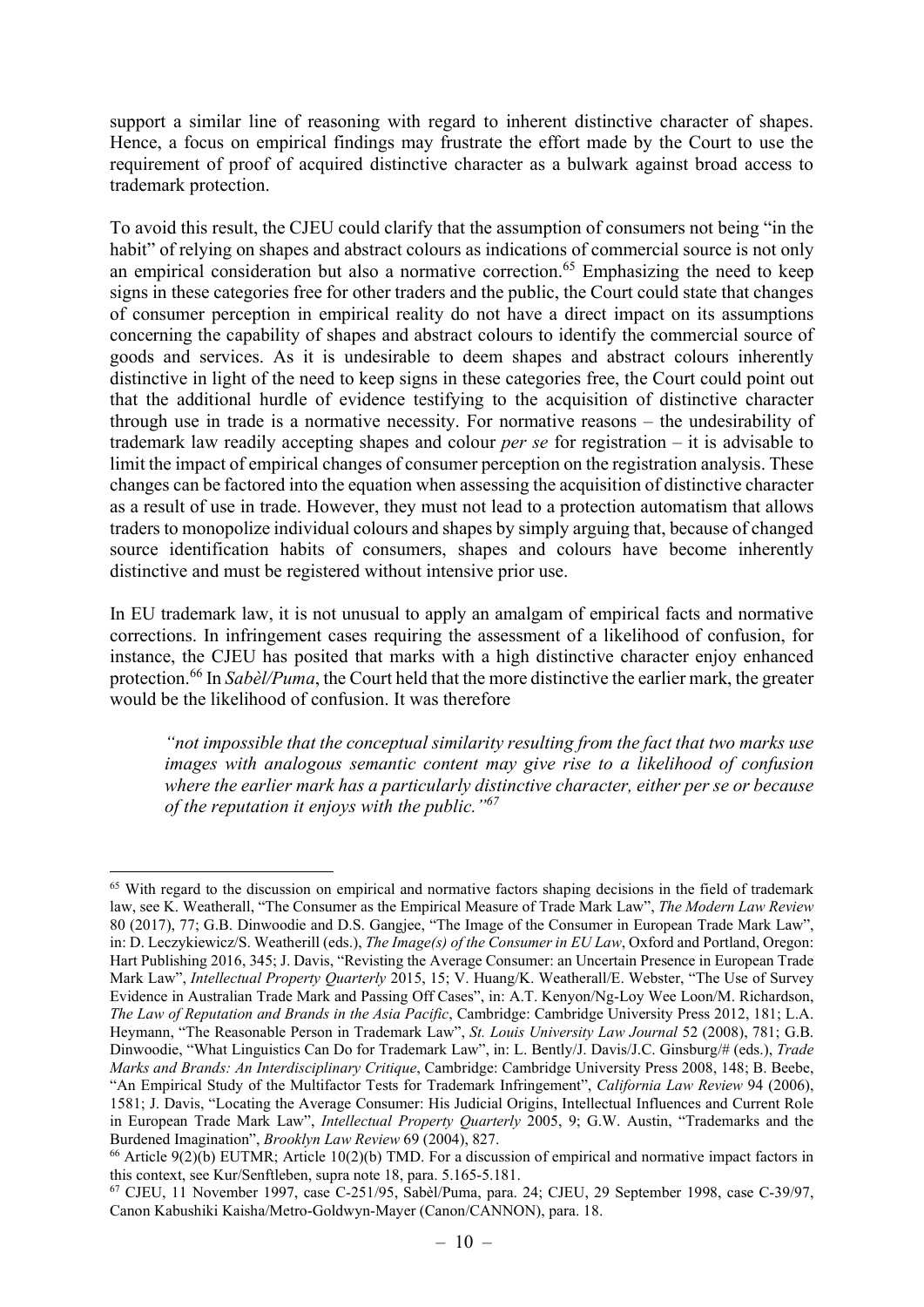Hence, the more distinctive the trademark, the broader will be the area of similarity in which the trademark proprietor can obtain protection against confusion. On its merits, this protection privilege for highly distinctive marks is the result of a normative decision. While the Court assumes an enhanced risk of confusion, the consuming public will usually remember very clearly the details of marks that are widely recognized on the market. From an empirical perspective, the public is less likely to be confused when it is confronted with a competing sign resembling a mark with a reputation. The risk of confusion will be higher if the relevant public is only vaguely familiar with the mark.<sup>68</sup> Therefore, the decision to offer proprietors of "strong" trademarks enhanced protection against confusion rests on normative considerations rather than factual circumstances: it would appear inconsistent to disadvantage owners of marks with a reputation by curtailing protection against confusion on the ground that consumers know every detail of the mark. Instead of punishing brand owners for their success in creating a highly distinctive mark, a mark's particularly high degree of distinctiveness can be invoked to compensate for a lower degree of similarity between the signs or products involved.<sup>69</sup>

This configuration of the infringement analysis leads to a protection reflex that can be qualified as a normative correction of empirical consumer perception. The grant of protection against confusion is a legal fiction in the case of highly distinctive trademarks: even though consumers are unlikely to be confused because they recognize even small deviations from the mark with a reputation, the trademark proprietor is nonetheless entitled to bring an anti-confusion claim. The legal fiction of an enhanced risk of confusion covering a broader range of similar signs leads to protection irrespective of whether an empirical analysis would bring to light a risk of  $\text{confusion}$ <sup>70</sup>

If normative corrections of empirical findings are possible when assessing the impact of a mark's degree of distinctiveness on the confusion analysis, the CJEU may take a similar step in the context of assessing the distinctive character of non-traditional types of marks, such as shape and abstract colour marks, at the registration stage. In Henkel and Libertel, the Court already recognized the need to keep signs of this nature free for other traders and the public at large. This normative consideration could serve as a basis for positing that the assumption of consumers not being "in the habit" of relying on shape and colour as identifiers of commercial source cannot be set aside by empirical findings pointing in the opposite direction.

## V. Cultivation of Acquired Distinctiveness as a Gatekeeper

However, the Court has not taken this step yet. Instead, it embarked on a further cultivation of the requirement of acquired distinctiveness as a central threshold criterion without clarifying the empirical or normative nature of its approach. In *Nestlé/Mondelez (KitKat)*, the CJEU

<sup>68</sup> Cf. Kur/Senftleben, supra note 18, para. 5.151-5.155.

<sup>69</sup> CJEU, 17 April 2008, case C-108/07P, Ferrero Deutschland/OHIM (Ferrero/Ferro), para. 58; CJEU, 11 November 1997, case C-251/95, Sabèl/Puma, para. 24; CJEU, 29 September 1998, case C-39/97, Canon Kabushiki Kaisha/Metro-Goldwyn-Mayer (Canon/CANNON), para. 18. With regard to similar rules in US law, see J.T. McCarthy, 'Dilution of a Trademark: European and United States Law Compared', The Trademark Reporter 94 (2004), 1163.

 $70$  For a discussion of the trademark owner's interest in enhanced protection against confusion on the basis of the reputation of the mark, see T. Cohen Jehoram/H. Van Helden, 'Bekend, bekender, bekendst: Goodwillbescherming van merken', in Benelux Office for Intellectual Property (ed.), In Varietate Concordia? National and European Trademarks Living Apart Together, The Hague: Benelux Office for Intellectual Property, 2011, 111; M. Buydens, 'Pouvoir distinctif de la marquee et risque de confusion: larvatus prodeo?', in: ibid., 33; A.A. Quaedvlieg, 'Verwaterd of verward, een kwestie van bekendheid?', in: D.J.G. Visser and D.W.F. Verkade (eds.), Een eigen, oorspronkelijk karakter—Opstellen aangeboden aan prof. mr. Jaap H. Spoor, Amsterdam: DeLex, 2007, 275.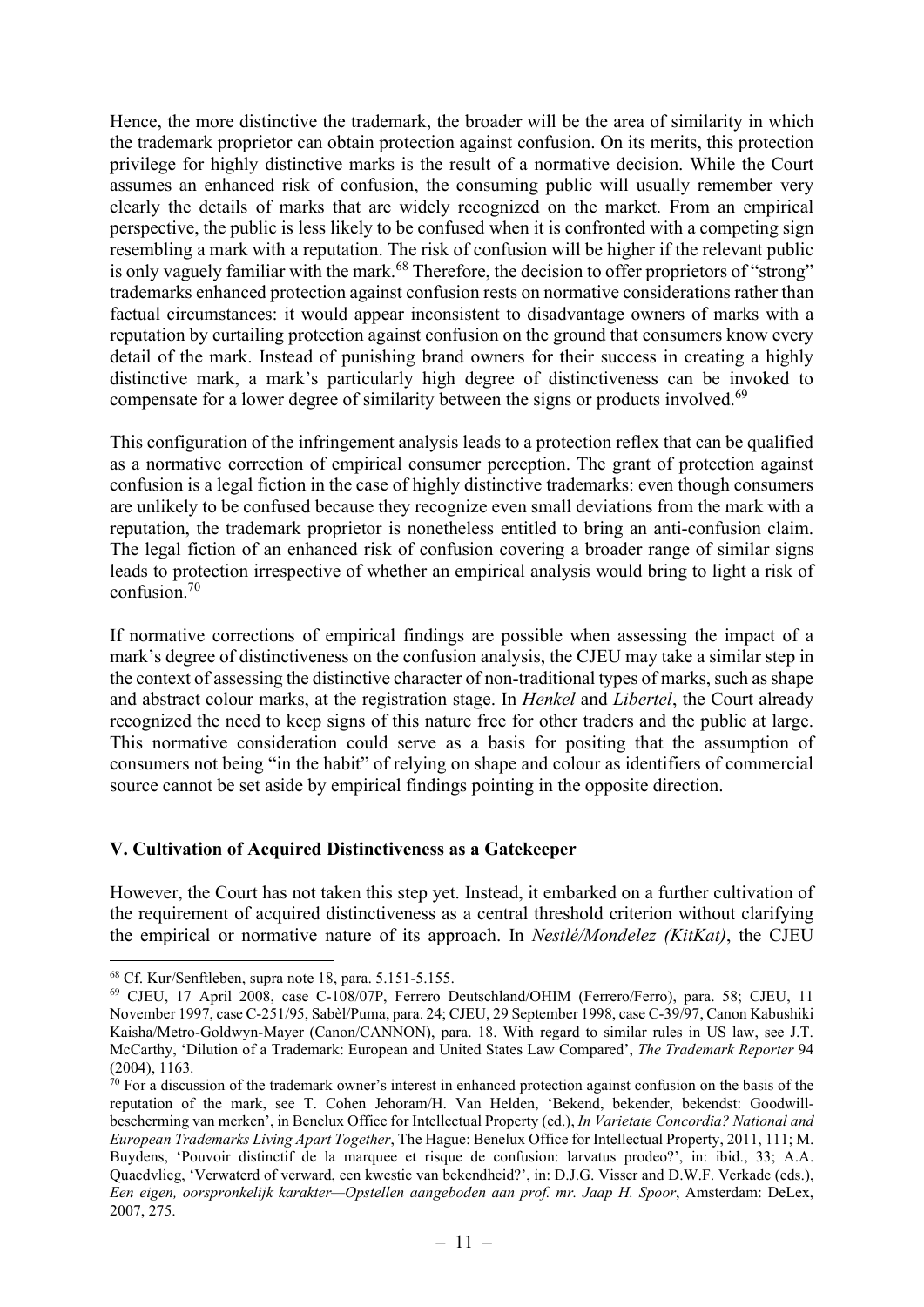discussed the evidence necessary to establish the acquisition of distinctive character through use when the applicant seeks to register a shape as an EUTM. The case concerned the shape of the KitKat chocolate bar which Nestlé sought to register at EU level. As an EUTM constitutes a unitary right covering the entire territory of the  $\text{EU}^{71}$ , the Court emphasized that, in order to be accepted for registration as an EUTM, the shape was required to have distinctive character throughout the EU.<sup>72</sup> With regard to the evidence to be produced by the applicant, this implies that the registration of a shape which, ab initio, is devoid of distinctive character, only becomes possible if the applicant succeeds in demonstrating that the shape has acquired distinctive character throughout the EU territory.<sup>73</sup>

This is a strict test that requires evidence in respect of each individual Member State. The CJEU made it clear that proof of distinctive character following from use in a significant part of the EU was insufficient.<sup>74</sup> In case of a supranational distribution network for several Member States or the recognition of the mark across the borders of Member States with a close geographic, cultural or linguistic connection, it was conceivable that evidence provided to establish secondary meaning was relevant with regard to several Member States, or even the entire EU.<sup>75</sup> Nonetheless, the evidence submitted had to be capable of establishing the acquisition of distinctive character through use in each and every Member State of the EU.<sup>76</sup> It was not sufficient that

"the party with the burden of providing such evidence merely produces evidence of such acquisition that does not cover part of the European Union, even a part consisting of only one Member State."<sup>77</sup>

In Nestlé/Mondelez (KitKat), the Board of Appeal of EUIPO had not addressed the question whether the KitKat shape had acquired distinctive character in Belgium, Ireland, Greece and Portugal.<sup>78</sup> Against this background, the CJEU concluded that the finding of acquired distinctive character was vitiated by an error of law. For the grant of an EUTM, it was not sufficient to ascertain that the chocolate bar had obtained distinctive character in various other Member States and a significant part of the EU. By contrast, it would have been necessary to adjudicate whether the shape also had acquired distinctiveness in these Member States.<sup>79</sup> It follows from this decision that, if an applicant seeks to register a non-traditional type of mark as an EUTM, it can be particularly difficult to surmount the additional hurdle of proof for the acquisition of distinctive character through use.

#### VI. Impact of Aesthetic Functionality

Further challenges for applicants filing a non-traditional trademark follow from the interplay between the grounds for refusal relating to a lack of distinctive character and the functionality doctrine in EU trademark law. As explained above, the CJEU delineated the conceptual contours of aesthetic functionality rather broadly in Hauck/Stokke. Instead of focusing on attractiveness and artistic value, the Court developed various factors that can support a finding

<sup>71</sup> Article 1(2) EUTMR.

<sup>72</sup> CJEU, 25 July 2018, cases C-84/17 P, C-85/17 P and C-95/17 P, Nestlé/Mondelez (KitKat), para. 67-68.

<sup>73</sup> CJEU, ibid., para. 76.

<sup>74</sup> CJEU, ibid., para. 78.

<sup>75</sup> CJEU, ibid., para. 80-82.

<sup>76</sup> CJEU, ibid., para. 83.

<sup>77</sup> CJEU, ibid., para. 87.

<sup>78</sup> CJEU, ibid., para. 17-18.

<sup>79</sup> CJEU, ibid., para. 88.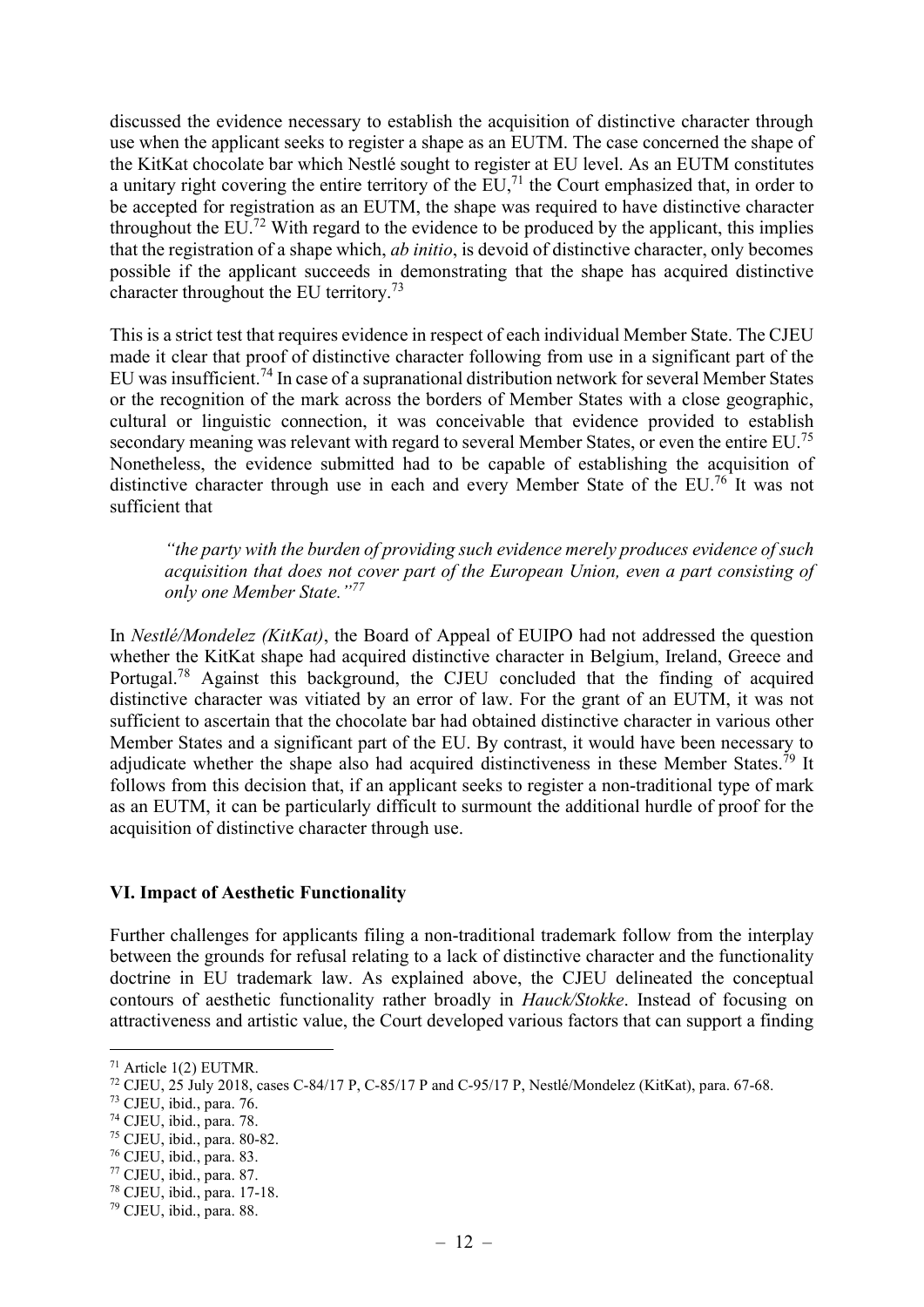of aesthetic functionality, including the dissimilarity of a shape for which trademark protection is sought "from other shapes in common use on the market concerned."<sup>80</sup> This functionality factor calls to mind the condition which the Court established in Henkel with regard to the assessment of inherent distinctiveness of shapes. As discussed, the Court assumed in Henkel that consumers were not in the habit of perceiving shapes as indications of commercial source. Nonetheless, the Court left a loophole for a finding of inherent distinctive character:

"…a simple departure from the norm or customs of the sector is not sufficient to render inapplicable the ground for refusal given in Article  $3(1)(b)$  of the Directive. In contrast, a trade mark which significantly departs from the norm or customs of the sector […] is not devoid of distinctive character.  $^{381}$ 

When this criterion for the assumption of inherent distinctiveness is placed in the context of the described aesthetic functionality factor following from Hauck/Stokke, it becomes clear that trademark applicants will have to navigate between Scylla and Charybdis: if they emphasize that the shape for which they seek trademark protection departs significantly from the norm or customs in the sector, they risk a finding of aesthetic functionality. On the basis of Hauck/Stokke, dissimilarity from other shapes in common use on the relevant market is an indication that the shape may be functional from an aesthetic perspective.

This configuration of the interplay between the test of inherent distinctiveness and the test of aesthetic functionality confirms the central role of the acquisition of distinctive character through use in trade. As a showing of inherent distinctiveness on the basis of a significant departure from the norm or customs in a given market segment involves the risk of a finding of aesthetic functionality, EU trademark law encourages a different rights acquisition strategy: the selection of a less extravagant shape design and the investment in marketing campaigns educating consumers to recognize this shape as an indication of commercial source. As a finding of aesthetic functionality cannot be set aside by demonstrating that distinctive character has been obtained through use in trade,<sup>82</sup> it makes less sense to train consumers to perceive an unusual shape as a source identifier. Even if the investment in the recognition of the shape leads to distinctiveness, the grant of trademark rights may still be denied on the ground that the shape is functional.

Admittedly, this implies that outstanding design is less likely to attract trademark protection in the EU than mediocre design.<sup>83</sup> However, it is an open question whether this result is undesirable. While the denial of trademark protection because of aesthetic functionality will be bad news for the trademark applicant, it may be conducive to follow-on innovation in the cultural sector. If an outstanding shape design is ineligible for trademark protection, the shape will enter the public domain after the expiry of industrial design and/or copyright protection.<sup>84</sup>

 $80$  CJEU, 18 September 2014, case C-205/13, Hauck/Stokke, para. 34-35.

<sup>81</sup> CJEU, 12 February 2004, case C-218/01, Henkel/DPMA, para. 49; CJEU, 4 May 2017, C-417/16 P, August Storck/EUIPO, para. 35.

<sup>82</sup> CJEU, 18 June 2002, case C-299/99, Philips/Remington, para. 57; CJEU, 20 September 2007, case C-371/06, Benetton/G-Star, para. 25-27; CJEU, 14 September 2010, case C-48/09 P, Lego/Mega Brands, para. 47.

<sup>&</sup>lt;sup>83</sup> For a more detailed, critical discussion of this outcome, see A. Kur, *Too pretty to protect? Trade Mark Law and* the Enigma of Aesthetic Functionality, Max Planck Institute for Intellectual Property & Competition Law Research Paper No. 11-16, Munich: Max Planck Institute 2011, 17-18 and 21-22.

<sup>&</sup>lt;sup>84</sup> For a detailed discussion of the different approaches to overlapping copyright and specific industrial design protection regimes, see the contributions to E. Derclaye (ed.), The Copyright/Design Interface – Past, Present and Future, Cambridge: Cambridge University Press 2018. With regard to the configuration of cumulative copyright and industrial design protection at EU level, see the prejudicial questions which the Portuguese Supreme Court asked in CJEU, case C-638/17, Cofemel. Cf. European Copyright Society, Opinion of the European Copyright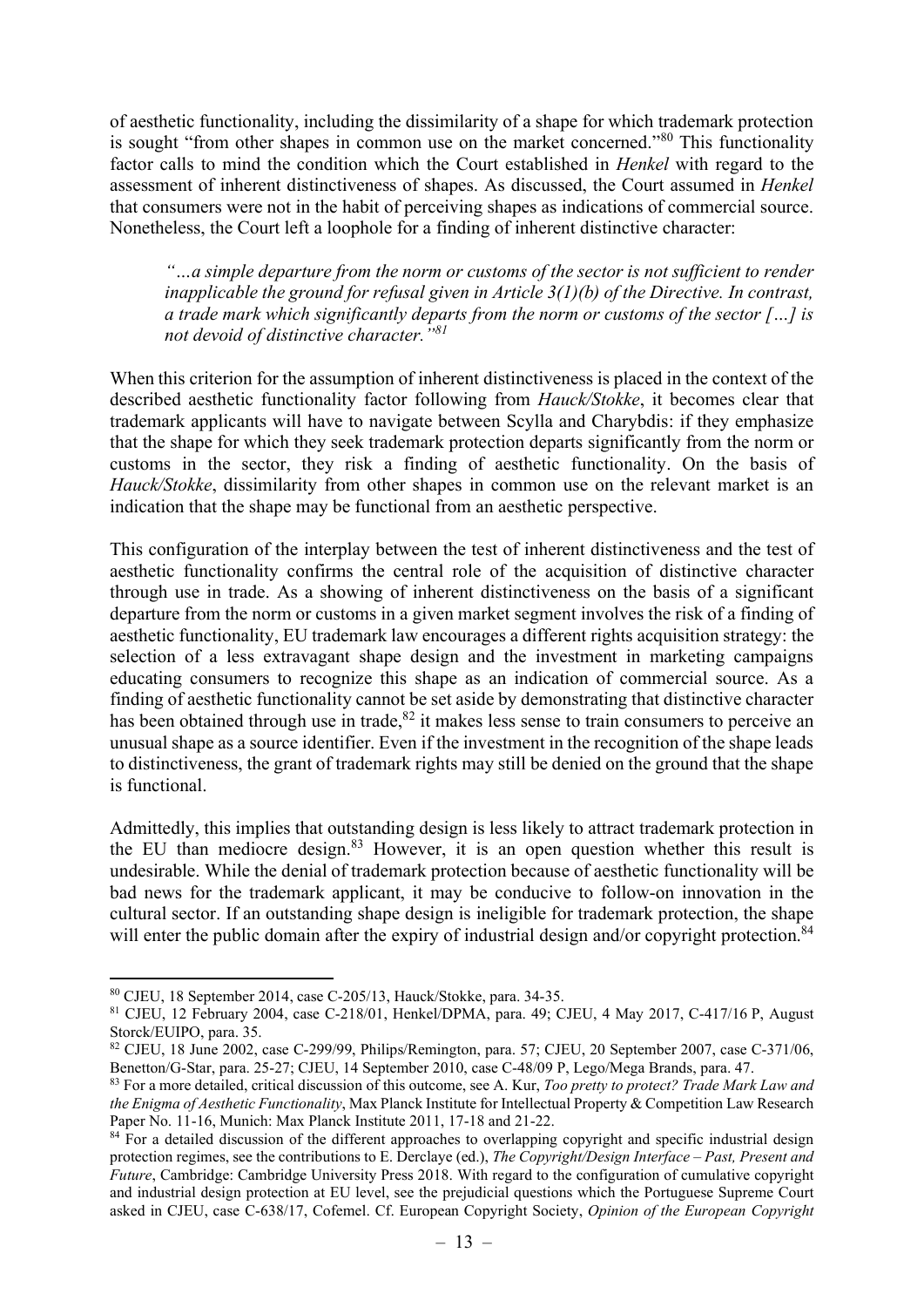After a limited period of protection, the design can thus serve as a freely available basis for new creations. Once trademark rights are granted, however, the trademark proprietor can renew the registration indefinitely (as long as the sign is put to genuine use). This, in turn, will thwart the objective to provide entirely free source material for follow-on innovation. To the extent to which trademark rights prevent remix and reuse in the cultural domain,  $85$  the design at issue will not fall into the public domain. From a broader public policy perspective, it can thus be consistent to exclude outstanding product design from trademark protection.

The Bang & Olufson case sheds light on this dilemma. In this case, the GCEU explained that, as the concept of utilitarian functionality, the concept of aesthetic functionality served the purpose of preventing the grant of a monopoly relating to industrial design with particular value.<sup>86</sup> More specifically, the invocation of aesthetic functionality as a ground for refusal was necessary where the shape at issue revealed a very specific design that constituted an essential element of its branding and increased the appeal of the product to which it was applied.<sup>87</sup> With regard to the attractive loudspeaker shape which Bang & Olufson sought to register, the Court found that the shape would be perceived "as a kind of pure, slender, timeless sculpture for music reproduction."<sup>88</sup> This positive assessment, however, did not culminate in the grant of trademark rights. Instead, the GCEU held that the aesthetic appearance made the shape an important selling point and had to be kept free to prevent an impediment of competition.<sup>89</sup> On the one hand, this decision seems to punish Bang & Olufson for the development of attractive design. Instead of supporting the acquisition of a particularly strong intellectual property portfolio – trademark rights in addition to copyright and industrial design protection – the Court took the outstanding aesthetic qualities of the shape as a starting point to categorically exclude the possibility of a trademark registration. On the other hand, the decision can be expected to enhance free competition and broaden consumer choice. Once the limited term of copyright and industrial design protection expires, competitors enjoy the freedom of copying Bang & Olufson's "pure, slender, timeless sculpture for music reproduction." They can offer consumers comparable product design at a lower price. This erosion of the monopoly position provides an incentive for Bang & Olufson to embark on the development of new, even more attractive loudspeaker design. Hence, the cultural innovation cycle does not come to a standstill. By contrast, freedom of imitation for competitors and the exposure of the former intellectual property owner to the rigours of free competition are likely to stimulate new innovation steps. The denial of trademark rights can thus be deemed desirable from a broader socio-economic perspective.

While the calibration of the tests of inherent distinctiveness and aesthetic functionality in the EU poses particular challenges to trademark applicants, it would nonetheless be wrong to paint a black and white picture. The acquisition of rights to non-traditional marks, such as shape marks, has not become impossible. As already indicated, the selection of a shape or other product characteristic that does not define the value of the product may lead to the acquisition of trademark rights once consumers have been educated to recognize the selected sign as an identifier of commercial source.

Society in Relation to the Pending Reference before the CJEU in Cofemel v G-Star, C-683/17, available at https://europeancopyrightsociety.org/.

<sup>&</sup>lt;sup>85</sup> For a more detailed assessment of the corrosive effect of trademark rights, see M.R.F. Senftleben, 'Vigeland and the Status of Cultural Concerns in Trade Mark Law – The EFTA Court Develops More Effective Tools for the Preservation of the Public Domain', International Review of Intellectual Property and Competition Law 48 (2017), 683 (696-705).

<sup>86</sup> GCEU, 6 October 2011, case T-508/08, Bang & Olufson, para. 66.

<sup>87</sup> GCEU, ibid., para. 74.

<sup>88</sup> GCEU, ibid., para. 75.

<sup>89</sup> GCEU, ibid., para. 75.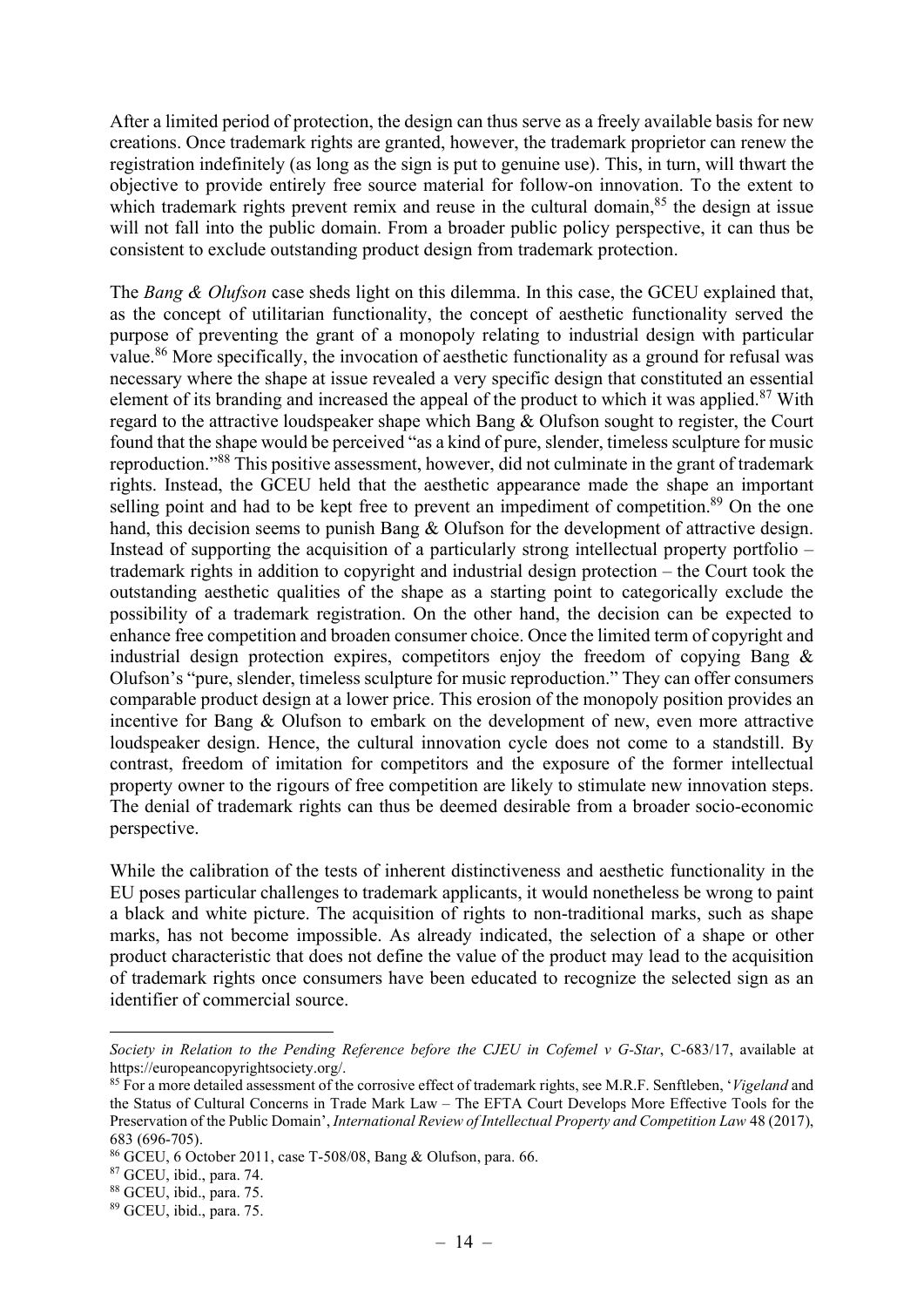Moreover, it is to be considered that CJEU jurisprudence has also set certain limits to the scope of the doctrine of functionality. In Nestlé/Cadbury (KitKat), the CJEU confirmed its earlier decision in Hauck/Stokke that the three types of functionality in EU trademark law – concerning essential features (1) resulting from the nature of the goods; (2) necessary to obtain a technical result; (3) giving substantial value to the goods<sup>90</sup> – are separate grounds for refusal that operate independently of one another.<sup>91</sup> While it was possible that the essential features of a sign may be covered by one or more functionality grounds, the registration as a trademark could only be refused where at least one of those grounds was fully applicable to the sign at issue.<sup>92</sup> Hence, the Court rejected the establishment of 100% functionality by combining and adding up different functionality grounds that only applied in part to the sign at issue:

"An interpretation  $[\dots]$  which allowed the application of that provision where each of the three grounds for refusal set out was only partially established, would clearly run counter to the public interest objective underlying the application of the three grounds for refusal..." $^{93}$ 

The question of cumulative application of functionality grounds had arisen because the examiner dealing with Nestlé's attempt to register the KitKat shape had identified three specific features: the basic rectangular slab shape; the presence, position and depth of the grooves running along the length of the bar; and the number of grooves, which, together with the width of the bar, determined the number of "fingers."<sup>94</sup> While, according to the examiner, the first of these features resulted from the nature of the goods, the other two were necessary to obtain a technical result. The combination of these arguments led to the conclusion that the shape was functional in its entirety.<sup>95</sup> The CJEU, by contrast, held that, where a shape contained three essential features – one resulting from the nature of the goods and two necessary to obtain a technical result – functionality could only be established where at least one of the grounds for refusal was fully applicable to the shape.  $96$ 

This approach can offer an important escape route in functionality cases. In Best-Lock/EUIPO (Lego), for instance, the CJEU confirmed the lower instance decision that the shape of the Lego mini figure was not dictated, in its entirety, by the aim to achieve a technical effect. The essential characteristics of the shape – the head, body, arms and legs which are necessary to give the figure a human appearance – did not serve a technical function. The holes under the feet and inside the backs of the legs and hands of the Lego manikin allowed the user to join the figure to other elements, in particular interlocking building blocks. However, these elements could not be deemed essential characteristic.<sup>97</sup> Therefore, the Court dismissed the invalidity claim based on utilitarian functionality.

In theory, a different result could have followed from a combination of functionality grounds. As the Lego mini figure is modelled on the appearance of humans, it could have been stated that, to a large extent, the shape resulted from the nature of toys seeking to imitate the shape of humans (functionality ground 1). In addition, it could have been argued that the non-human

 $90$  Article 7(1)(e) EUTMR; Article 4(1)(e) TMD.

<sup>91</sup> CJEU, 16 September 2015, case C-215/14, Nestlé/Cadbury (KitKat), para. 46. As to the earlier decision, see CJEU, 18 September 2014, case C-205/13, Hauck/Stokke, para. 39.

<sup>92</sup> CJEU, 16 September 2015, case C-215/14, Nestlé/Cadbury (KitKat), para. 48.

<sup>93</sup> CJEU, ibid., para. 50.

<sup>94</sup> CJEU, ibid., para. 19.

 $95$  CJEU, ibid., para. 20.

<sup>&</sup>lt;sup>96</sup> CJEU, ibid., para. 51.

<sup>97</sup> CJEU, 14 April 2016, case C-452/15 P, Best-Lock/EUIPO (Lego), para. 18-20.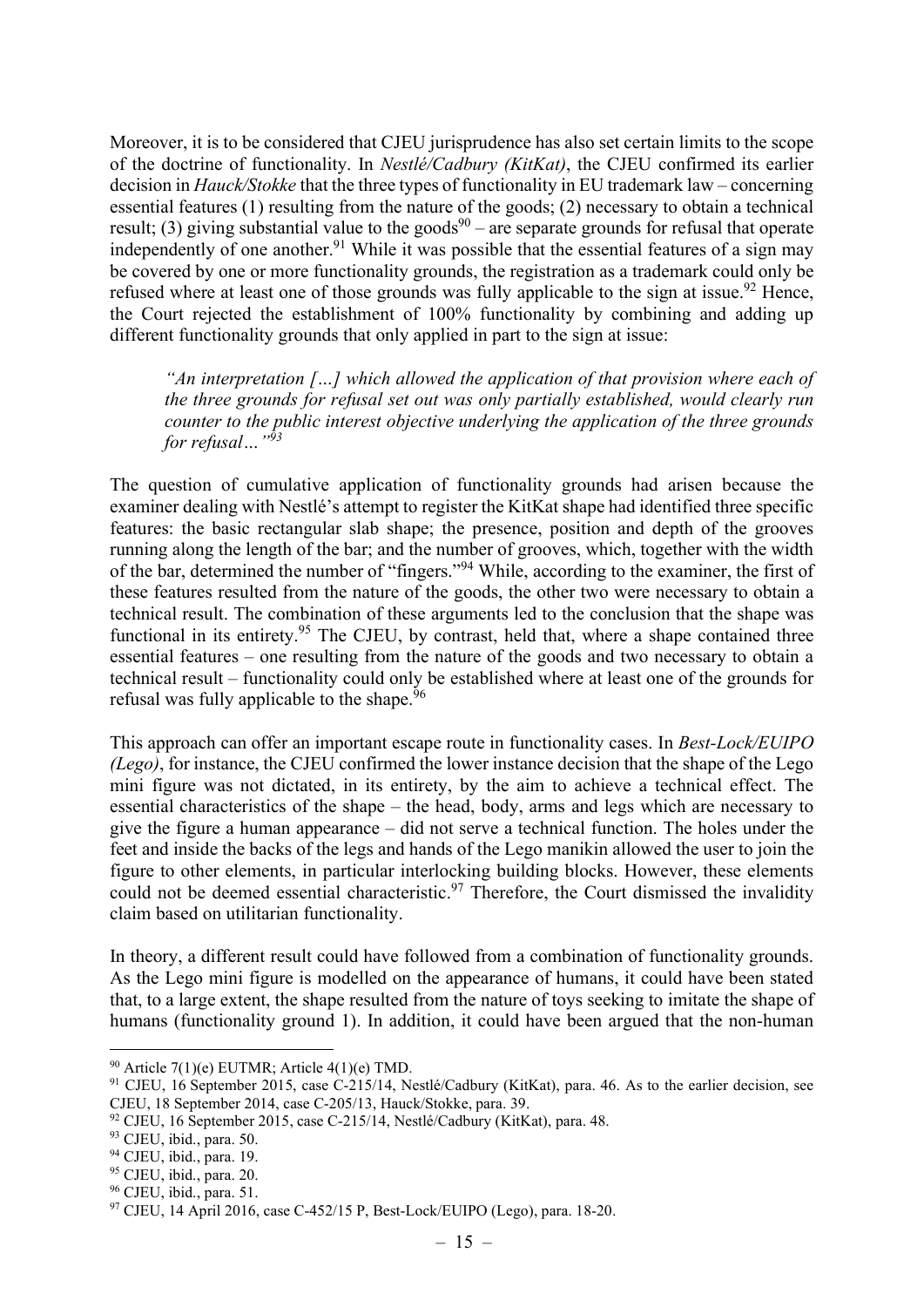holes on the feet, legs and hands were dictated by the technical necessity to enable the connection with toy bricks (functionality ground 2). Adding up these arguments, courts and examiners could have come closer to the verdict of functionality. As explained, however, CJEU jurisprudence precludes this "bricolage" of different functionality grounds. Instead, the shape at issue must fall under one of the functionality grounds in its entirety.

Prior to the 2015 trademark law reform, the shape of goods constituted the only field of application of the EU functionality doctrine. Not surprisingly, functionality case law only concerns attempts to register shapes as trademarks. As a result of the reform, the scope of the doctrine has been broadened.<sup>98</sup> Nowadays, the EU functionality rules cover "the shape, or another characteristic" of goods.<sup>99</sup> Against this background, the question arises how the CJEU will apply the rules stemming from the assessment of shapes to a broader range of product characteristics, including colour.

In Louboutin and Christian Louboutin, Advocate General Maciej Szpunar gave a foretaste of elastic application. The case concerned the question whether the red sole of Louboutin shoes constituted a valid trademark. Even though the issue had to be adjudicated on the basis of the former functionality doctrine (confined to shapes), the Advocate General saw room for the inclusion of colour aspects. In his first opinion, he arrived at the conclusion that the old, shapecentred functionality doctrine could "potentially apply to signs consisting of the shape of the goods which seek protection for a certain colour."<sup>100</sup> Colour/shape combinations would thus have fallen within the scope of the functionality doctrine. In his second opinion, the Advocate General added that Louboutin could not shield its design feature from scrutiny in the light of functionality by declaring the red sole a position mark. The introduction of the concept of a position mark into the EU legal system did not impact the applicability of functionality considerations to a sign consisting of the shape of the goods and seeking protection for a certain colour.<sup>101</sup>

However, the CJEU did not seize the opportunity to clarify the application of the functionality doctrine to colour aspects in *Louboutin and Christian Louboutin*. Instead, the Court noted that

"…while it is true that the shape of the product or of a part of the product plays a role in creating an outline for the colour, it cannot, however, be held that a sign consists of that shape in the case where the registration of the mark did not seek to protect that shape but sought solely to protect the application of a colour to a specific part of that product. "<sup>102</sup>

As this decision concerned the previous functionality doctrine that was confined to the shape of products, it does not offer guidance as to the application of the current, broader functionality doctrine to colour features of goods. Instead, the decision in *Louboutin and Christian Louboutin* raises the question whether colour aspects that remained under the radar of the previous, shapecentred functionality doctrine and made their way into the EU trademark register, are exposed to a functionality challenge under the new, broadened functionality doctrine that covers not only shape but also other product characteristics. In Textilis, the CJEU denied retroactive effect of the new legislation "in order to ensure observance of the principles of legal certainty and the

<sup>98</sup> Kur/Senftleben, supra note 18, para. 4.173-4.177.

<sup>&</sup>lt;sup>99</sup> Article 7(1)(e) EUTMR; Article 4(1)(e) TMD.

<sup>100</sup> Opinion AG Szpunar, 22 June 2017, case C-163/16, Louboutin/Van Haren, para. 65-66.

<sup>&</sup>lt;sup>101</sup> Opinion AG Szpunar, 6 February 2018, case C-163/16, Louboutin/Van Haren, para. 34 and 42.

<sup>102</sup> CJEU, 12 June 2018, case C-163/16, Louboutin and Christian Louboutin, para. 24.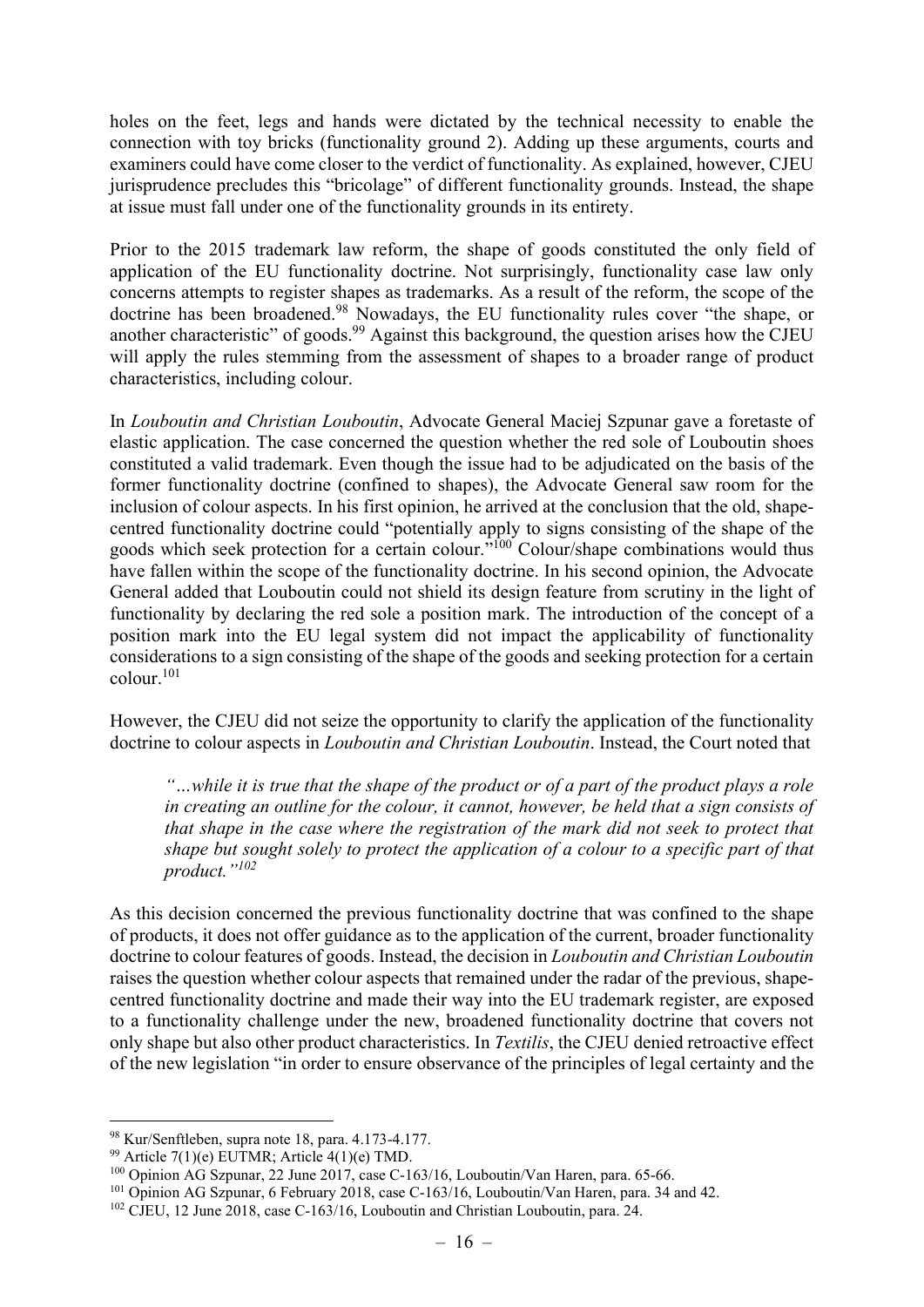protection of legitimate expectations."<sup>103</sup> The Court clarified that the substantive rules of EU law could be applied to situations existing before their entry into force "only in so far as it clearly follows from their terms, objectives or general scheme that such effect must be given to them."<sup>104</sup> In the absence of any such reference points for retroactive effect in the amended EUTMR, the CJEU saw no room in Textilis for the application of the broadened functionality doctrine to signs registered before 23 March 2016 – the date of entry into force of the amended legislation.<sup>105</sup> Functional colour elements that survived scrutiny and were registered under the former functionality doctrine are thus unlikely to be declared functional and invalid under the current legislation.<sup>106</sup>

## VII. Conclusion

In sum, the discussion of the EU approach to non-traditional marks yields mixed results. On the one hand, EU trademark law and practice recognize a wide range of non-traditional marks. As an exception to the rule of acceptance, smell signs have not obtained access to EU trademark registers yet. Shapes, abstract colours, colour combinations, motion marks, multimedia marks, melodies, sounds, taste marks, hologram marks and position marks, by contrast, are registrable. In principle, the doors to trademark protection in the EU are thus wide open.

On the other hand, the CJEU has transformed the basic requirement of distinctive character into a substantial hurdle for trademark applicants. Assuming that consumers are not in the habit of making assumptions about the origin of goods or services on the basis of non-traditional source identifiers, such as shape and colour, the Court *de facto* obliges trademark applicants to acquire distinctive character through use before filing a non-traditional trademark. Proof of acquired distinctive character can be particularly difficult in the case of EUTMs. As the Court requires evidence in respect of each individual EU Member State, the burden imposed on trademark applicants is considerable.

When the conceptual elasticity of the EU functionality doctrine – covering shape and other product characteristics after the 2015 trademark law reform – is factored into the equation, the emphasis on acquired distinctive character as a gatekeeper criterion is even enhanced. In line with CJEU jurisprudence, trademark applicants trying to establish inherent distinctiveness by emphasizing the singularity of product features for which they seek protection, may be confronted with a finding of aesthetic functionality that leads to a categorical exclusion of trademark rights.

It remains to be seen whether the Court's reliance on acquired distinctive character as a central threshold for obtaining trademark rights to non-traditional marks proves to be sustainable. If the assumption of consumers not being in the habit of recognizing non-traditional marks is an empirical finding (instead of constituting a normative assumption), this bulwark against easy access to trademark protection will crumble into dust the moment consumers no longer focus on traditional source identifiers, such as word and figurative marks. Moreover, distinctive character is a volatile regulatory tool.<sup>107</sup> Relying on this requirement, the Court leaves the issue to the ingenuity of marketing specialists. With sufficient investment in marketing campaigns

<sup>103</sup> CJEU, 14 March 2019, case C-21/18, Textilis, para. 30.

<sup>104</sup> CJEU, ibid., para. 30.

<sup>105</sup> CJEU, ibid., para. 31-33.

<sup>106</sup> CJEU, ibid., para. 33.

<sup>&</sup>lt;sup>107</sup> For a more detailed discussion of this point, see Senftleben, para. 50, 812-817.